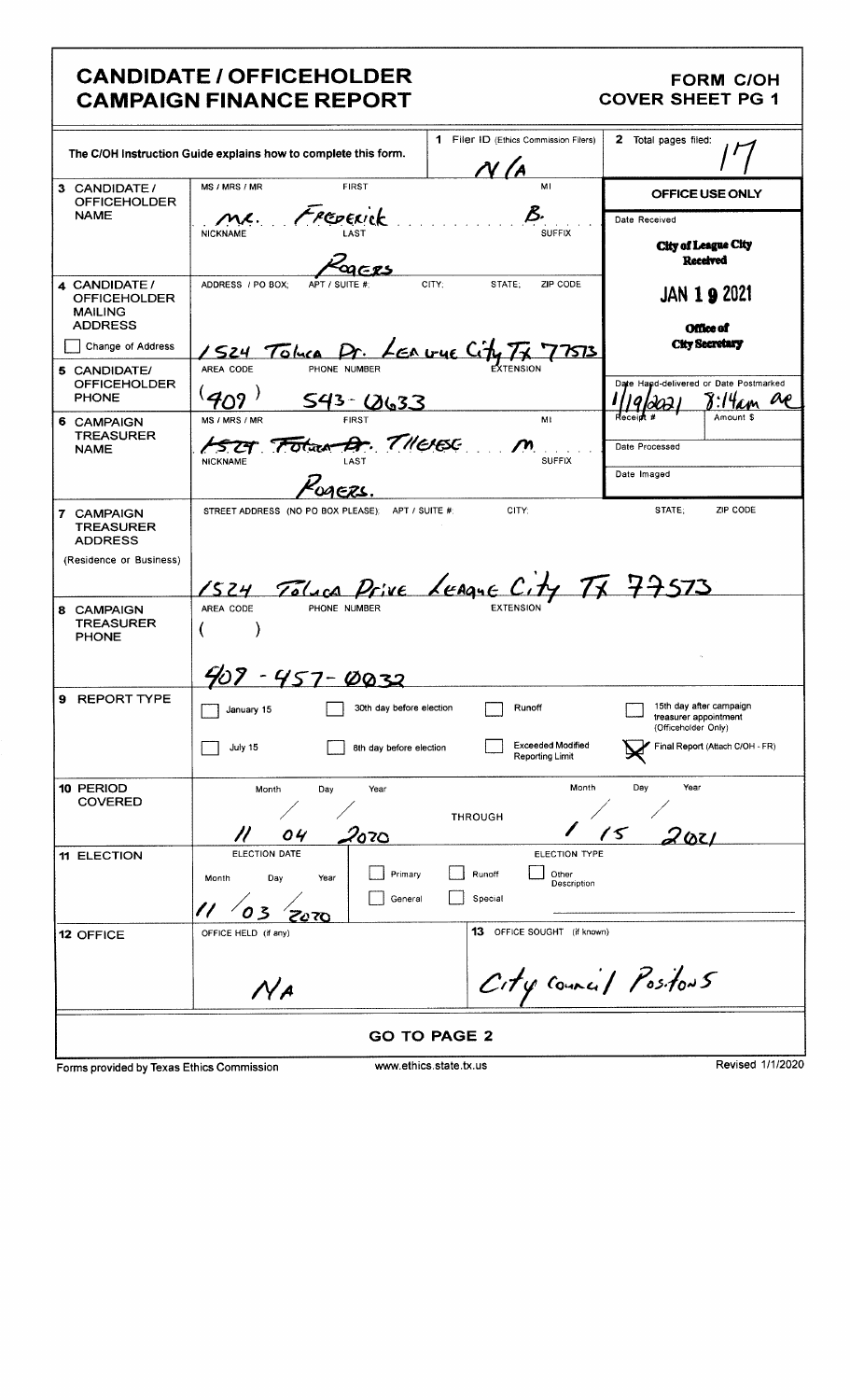# CANDIDATE / OFFICEHOLDER FORM C/OH CAMPAIGN FINANCE REPORT COVER SHEET PG 2

|                                                              |                                                                                                                                                                                                                                                                                                                                                                         |                                                                                                               | UUVER ƏNEEI PU Z                                                                                                                                                             |  |
|--------------------------------------------------------------|-------------------------------------------------------------------------------------------------------------------------------------------------------------------------------------------------------------------------------------------------------------------------------------------------------------------------------------------------------------------------|---------------------------------------------------------------------------------------------------------------|------------------------------------------------------------------------------------------------------------------------------------------------------------------------------|--|
| 14 C/OH NAME                                                 |                                                                                                                                                                                                                                                                                                                                                                         |                                                                                                               | <b>15</b> Filer ID (Ethics Commission Filers)                                                                                                                                |  |
| <b>16 NOTICE FROM</b><br><b>POLITICAL</b><br>COMMITTEE(S)    | THIS BOX IS FOR NOTICE OF POLITICAL CONTRIBUTIONS ACCEPTED OR POLITICAL EXPENDITURES MADE BY POLITICAL COMMITTEES TO<br>SUPPORT THE CANDIDATE / OFFICEHOLDER. THESE EXPENDITURES MAY HAVE BEEN MADE WITHOUT THE CANDIDATE'S OR OFFICEHOLDER'S<br>KNOWLEDGE OR CONSENT. CANDIDATES AND OFFICEHOLDERS ARE REQUIRED TO REPORT THIS INFORMATION ONLY IF THEY RECEIVE NOTICE |                                                                                                               |                                                                                                                                                                              |  |
|                                                              | <b>COMMITTEE TYPE</b>                                                                                                                                                                                                                                                                                                                                                   | <b>COMMITTEE NAME</b>                                                                                         |                                                                                                                                                                              |  |
|                                                              | GENERAL                                                                                                                                                                                                                                                                                                                                                                 |                                                                                                               |                                                                                                                                                                              |  |
|                                                              | $\Box$ SPECIFIC                                                                                                                                                                                                                                                                                                                                                         | <b>COMMITTEE ADDRESS</b>                                                                                      |                                                                                                                                                                              |  |
| COMMITTEE CAMPAIGN TREASURER NAME<br><b>Additional Pages</b> |                                                                                                                                                                                                                                                                                                                                                                         |                                                                                                               |                                                                                                                                                                              |  |
|                                                              |                                                                                                                                                                                                                                                                                                                                                                         | COMMITTEE CAMPAIGN TREASURER ADDRESS                                                                          |                                                                                                                                                                              |  |
| <b>17 CONTRIBUTION</b><br><b>TOTALS</b>                      | 1.<br>TOTAL UNITEMIZED POLITICAL CONTRIBUTIONS (OTHER THAN<br>PLEDGES, LOANS, OR GUARANTEES OF LOANS, OR<br><b>CONTRIBUTIONS MADE ELECTRONICALLY)</b>                                                                                                                                                                                                                   |                                                                                                               |                                                                                                                                                                              |  |
|                                                              | 2.                                                                                                                                                                                                                                                                                                                                                                      | <b>TOTAL POLITICAL CONTRIBUTIONS</b><br>(OTHER THAN PLEDGES, LOANS, OR GUARANTEES OF LOANS)                   | \$<br>$\boldsymbol{\varOmega}$                                                                                                                                               |  |
| <b>EXPENDITURE</b><br><b>TOTALS</b>                          | 3.<br>TOTAL UNITEMIZED POLITICAL EXPENDITURE.                                                                                                                                                                                                                                                                                                                           | \$                                                                                                            |                                                                                                                                                                              |  |
|                                                              | 4.                                                                                                                                                                                                                                                                                                                                                                      | TOTAL POLITICAL EXPENDITURES                                                                                  | \$                                                                                                                                                                           |  |
| <b>CONTRIBUTION</b><br><b>BALANCE</b>                        | 5.                                                                                                                                                                                                                                                                                                                                                                      | TOTAL POLITICAL CONTRIBUTIONS MAINTAINED AS OF THE LAST DAY<br>OF REPORTING PERIOD                            | \$<br>307.7                                                                                                                                                                  |  |
| <b>OUTSTANDING</b><br><b>LOAN TOTALS</b>                     | 6.                                                                                                                                                                                                                                                                                                                                                                      | TOTAL PRINCIPAL AMOUNT OF ALL OUTSTANDING LOANS AS OF THE<br>LAST DAY OF THE REPORTING PERIOD                 | \$                                                                                                                                                                           |  |
| 18 AFFIDAVIT                                                 | <b>JOSEPH CERDA</b><br>Notary Public, State of Texas<br>Notary ID# 13148155-5<br>My Comm. Exp. March 8, 2022<br>0000000000000000000000                                                                                                                                                                                                                                  | under Title 15, Election Code.<br>Signature of Candidate of                                                   | I swear, or affirm, under penalty of perjury, that the accompanying report is<br>true and correct and includes all information required to be reported by me<br>Officeholder |  |
| AFFIX NOTARY STAMP / SEALABOVE                               |                                                                                                                                                                                                                                                                                                                                                                         | Sworn to and subscribed before me, by the said $\frac{F_{V}dx_i}{\sqrt{2}}$ $\frac{\beta_{040}x_5}{\sqrt{2}}$ | _____________, this the __                                                                                                                                                   |  |
| day of Jonuary                                               | 2021                                                                                                                                                                                                                                                                                                                                                                    | to certify which, witness my hand and seal of office.                                                         |                                                                                                                                                                              |  |
|                                                              |                                                                                                                                                                                                                                                                                                                                                                         | Joseph Card                                                                                                   | Notary                                                                                                                                                                       |  |
| Signatyre of officer administering oath                      |                                                                                                                                                                                                                                                                                                                                                                         | Printed name of officer administering oath                                                                    | Title of officer administering oath                                                                                                                                          |  |

Forms provided by Texas Ethics Commission www.ethics.state.tx.us Revised 1/1/2020

 $\tilde{\mathcal{A}}$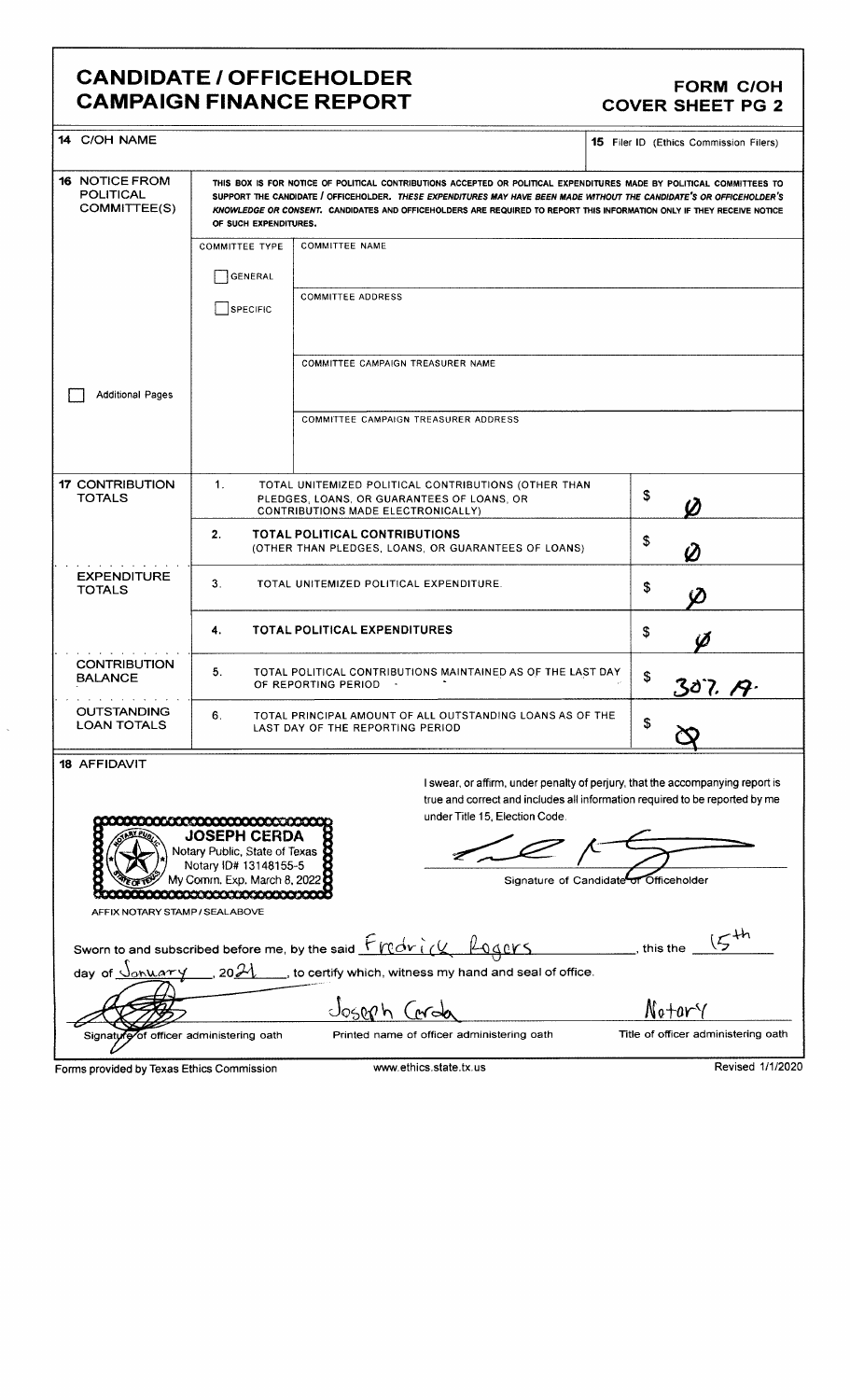# SUBTOTALS - C/OH FORM C/OH

# COVER SHEET PG 3

|     | 20 Filer ID (Ethics Commission Filers)<br><b>19 FILER NAME</b>                        |                                  |
|-----|---------------------------------------------------------------------------------------|----------------------------------|
|     | 21 SCHEDULE SUBTOTALS<br><b>NAME OF SCHEDULE</b>                                      | <b>SUBTOTAL</b><br><b>AMOUNT</b> |
| 1.  | SCHEDULE A1: MONETARY POLITICAL CONTRIBUTIONS                                         | \$<br>Ø                          |
| 2.  | SCHEDULE A2: NON-MONETARY (IN-KIND) POLITICAL CONTRIBUTIONS                           | \$<br>Ø                          |
| 3.  | <b>SCHEDULE B: PLEDGED CONTRIBUTIONS</b>                                              | \$<br>ပာ                         |
| 4.  | <b>SCHEDULE E: LOANS</b>                                                              | \$<br>Ø                          |
| 5.  | SCHEDULE F1: POLITICAL EXPENDITURES MADE FROM POLITICAL CONTRIBUTIONS                 | \$                               |
| 6.  | SCHEDULE F2: UNPAID INCURRED OBLIGATIONS                                              | \$<br>Ø                          |
| 7.  | SCHEDULE F3: PURCHASE OF INVESTMENTS MADE FROM POLITICAL CONTRIBUTIONS                | \$<br>Ø                          |
| 8.  | SCHEDULE F4: EXPENDITURES MADE BY CREDIT CARD                                         | \$<br>တ                          |
| 9.  | SCHEDULE G: POLITICAL EXPENDITURES MADE FROM PERSONAL FUNDS                           | \$<br>ဖာ                         |
| 10. | SCHEDULE H: PAYMENT MADE FROM POLITICAL CONTRIBUTIONS TO A BUSINESS OF C/OH           | \$<br>Ø                          |
| 11. | SCHEDULE I: NON-POLITICAL EXPENDITURES MADE FROM POLITICAL CONTRIBUTIONS              | \$                               |
| 12. | SCHEDULE K: INTEREST, CREDITS, GAINS, REFUNDS, AND CONTRIBUTIONS RETURNED<br>TO FILER | \$<br>Ø                          |
|     |                                                                                       |                                  |
|     |                                                                                       |                                  |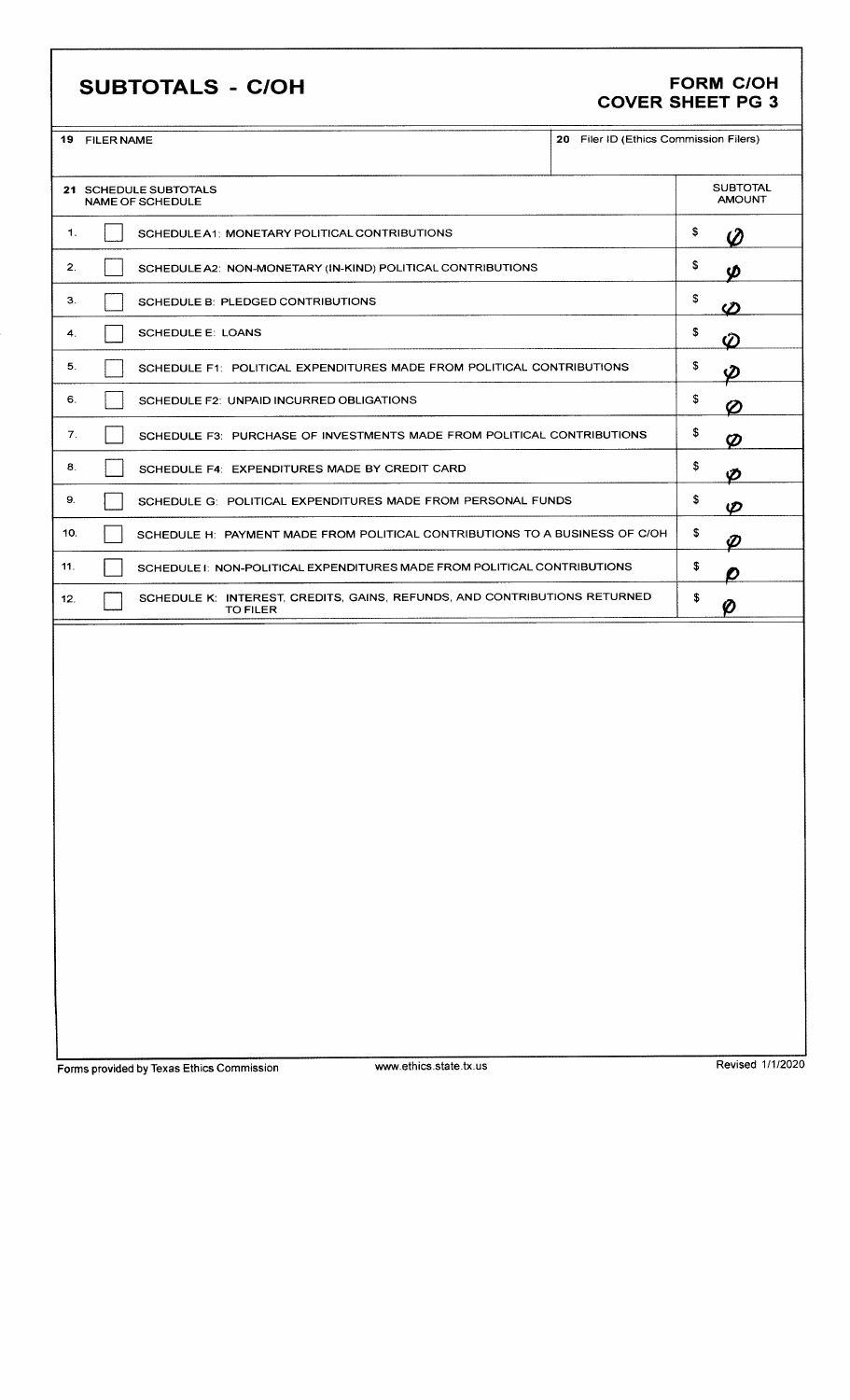|             | <b>MONETARY POLITICAL CONTRIBUTIONS</b>                                                                 |                       | <b>SCHEDULE A1</b>                                  |                               |
|-------------|---------------------------------------------------------------------------------------------------------|-----------------------|-----------------------------------------------------|-------------------------------|
|             | The Instruction Guide explains how to complete this form.                                               |                       |                                                     | 1 Total pages Schedule A1:    |
| 2 FILE NAME | Freeznick B. Rusers                                                                                     |                       | 3 Filer ID (Ethics Commission Filers)               |                               |
| 4 Date      | Full name of contributor<br>out-of-state PAC (ID#:                                                      |                       |                                                     | 7 Amount of contribution (\$) |
|             | 6 Contributor address;                                                                                  |                       | City; State; Zip Code                               |                               |
|             | 8 Principal occupation / Job title (See Instructions)                                                   |                       | 9 Employer (See Instructions)                       |                               |
| Date        | Full name of contributor                                                                                |                       |                                                     | Amount of contribution (\$)   |
|             | Contributor address:                                                                                    | City,                 | State; Zip Code                                     |                               |
|             | Principal occupation / Job title (See Instructions)                                                     | O                     | Employer (See Instructions)                         |                               |
| Date        | Full name of contributor                                                                                | out-of-state PAC (IDA |                                                     | Amount of contribution (\$)   |
|             | Contributor address;                                                                                    | City;                 | State;<br><b>Xip Code</b>                           |                               |
|             | Principal occupation / Job title (See Instructions)                                                     |                       | Employer (See Mastructions)                         |                               |
| Date        | Full name of contributor                                                                                |                       | □ out-of-state PAC (ID# 2000)                       | Amount of contribution (\$)   |
|             | Contributor address;                                                                                    | City:                 | State; Zip Code                                     |                               |
|             | Principal occupation / Job title (See Instructions)                                                     |                       | Employer (See Instructions)                         |                               |
|             |                                                                                                         |                       |                                                     |                               |
|             | If contributor is out-of-state PAC, please see Instruction guide for additional reporting requirements. |                       | ATTACH ADDITIONAL COPIES OF THIS SCHEDULE AS NEEDED |                               |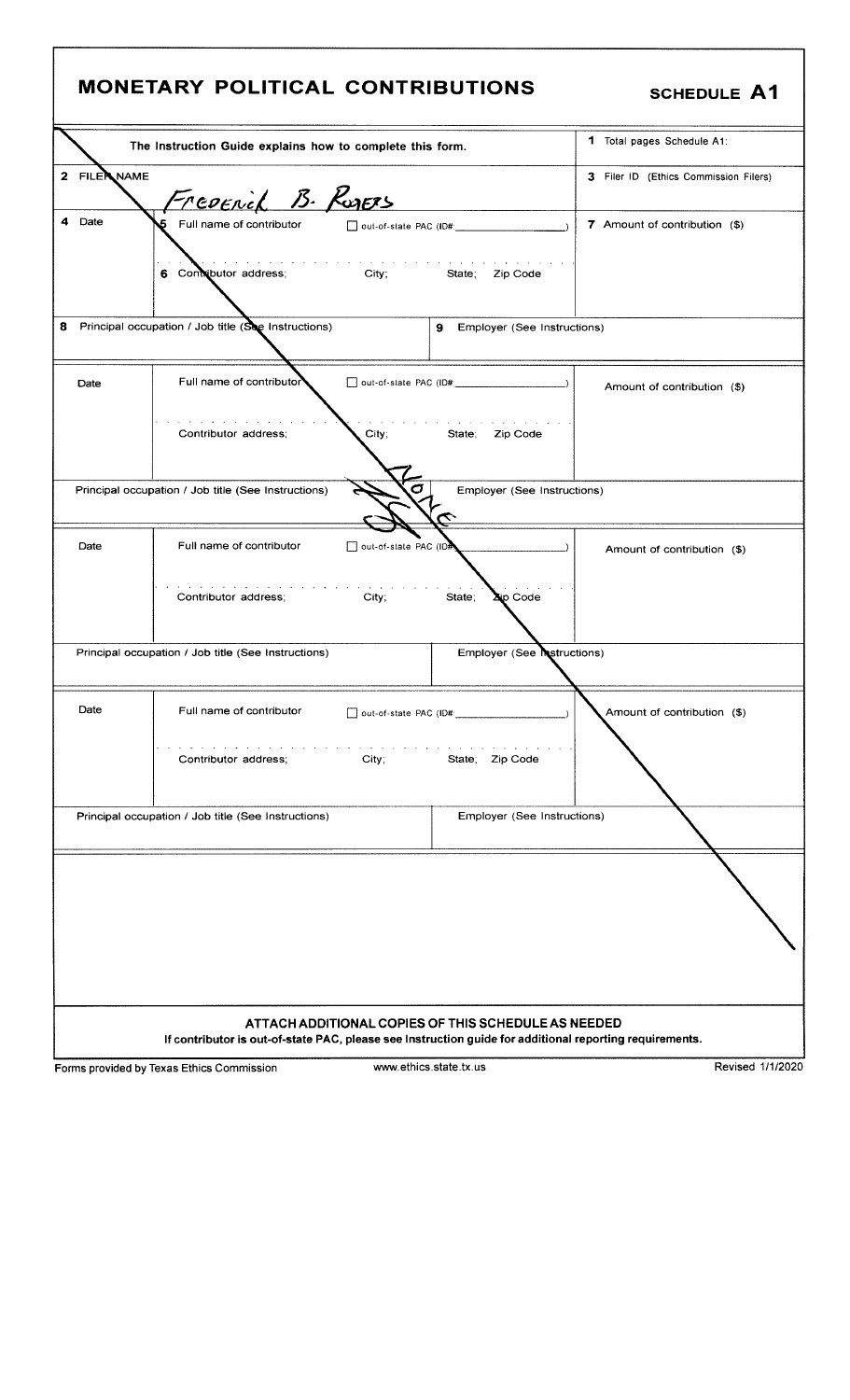### NON- MONETARY (IN- KIND) POLITICAL NON-MONETAINT (IN-NIND) TOLITIONE<br>CONTRIBUTIONS SCHEDULE A2

|              | The Instruction Guide explains how to complete this form.                                                                                                      |          | 1 Total pages Schedule A2:                                              |
|--------------|----------------------------------------------------------------------------------------------------------------------------------------------------------------|----------|-------------------------------------------------------------------------|
| 2 FILER NAME |                                                                                                                                                                |          | 3 Filer ID (Ethics Commission Filers)                                   |
|              | FREDENick B. PORES                                                                                                                                             |          |                                                                         |
| 4            | <b>TOTAL OF UNITEMIZED IN-KIND POLITICAL CONTRIBUTIONS</b>                                                                                                     |          | \$                                                                      |
| 5 Date       | 6 Full name of contributor<br>out-of-state PAC (ID#                                                                                                            |          | 8 Amount of<br>9 In-kind contribution<br>Contribution \$<br>description |
|              | Contributor address:<br>City; State;                                                                                                                           | Zip Code | Check if travel outside of Texas. Complete Schedule T.                  |
|              | 10 Principal occupation / Jox title (FOR NON-JUDICIAL) (See Instructions)                                                                                      | 11       | Employer (FOR NON-JUDICIAL) (See Instructions)                          |
|              | 12 Contributor's principal occupation (FOR JUDICIAL)                                                                                                           | 13       | Contributor's job title (FOR JUDICIAL) (See Instructions)               |
|              | 14 Contributor's employer/law firm (FOR UDICIAL)                                                                                                               |          | <b>15</b> Law firm of contributor's spouse (if any) (FOR JUDICIAL)      |
|              | 16 If contributor is a child, law firm of parent(s) (if any) (FOR JUDICIAL)                                                                                    |          |                                                                         |
| Date         | out-of-state (PAC (ID#:<br>Full name of contributor                                                                                                            |          | Amount of<br>In-kind contribution<br>Contribution \$<br>description     |
|              | St∂ne∶<br>Contributor address;                                                                                                                                 | Zip Code | Check if travel outside of Texas. Complete Schedule T.                  |
|              | Principal occupation / Job title (FOR NON-JUDICIAL) (See Instructions)                                                                                         |          | Employer (FOR NON-JUDICIAL) (See Instructions)                          |
|              | Contributor's principal occupation (FOR JUDICIAL)                                                                                                              |          | Contributor's job title (FOR JUDICIAL) (See Instructions)               |
|              | Contributor's employer/law firm (FOR JUDICIAL)                                                                                                                 |          | Law find of contributor's spouse (if any) (FOR JUDICIAL)                |
|              | If contributor is a child, law firm of parent(s) (if any) (FOR JUDICIAL)                                                                                       |          |                                                                         |
|              |                                                                                                                                                                |          |                                                                         |
|              |                                                                                                                                                                |          |                                                                         |
|              |                                                                                                                                                                |          |                                                                         |
|              |                                                                                                                                                                |          |                                                                         |
|              |                                                                                                                                                                |          |                                                                         |
|              | ATTACH ADDITIONAL COPIES OF THIS SCHEDULE AS NEEDED<br>If contributor is out-of-state PAC, please see Instruction guide for additional reporting requirements. |          |                                                                         |
|              | www.ethics.state.tx.us<br>Forms provided by Texas Ethics Commission                                                                                            |          | Revised 1/1/2020                                                        |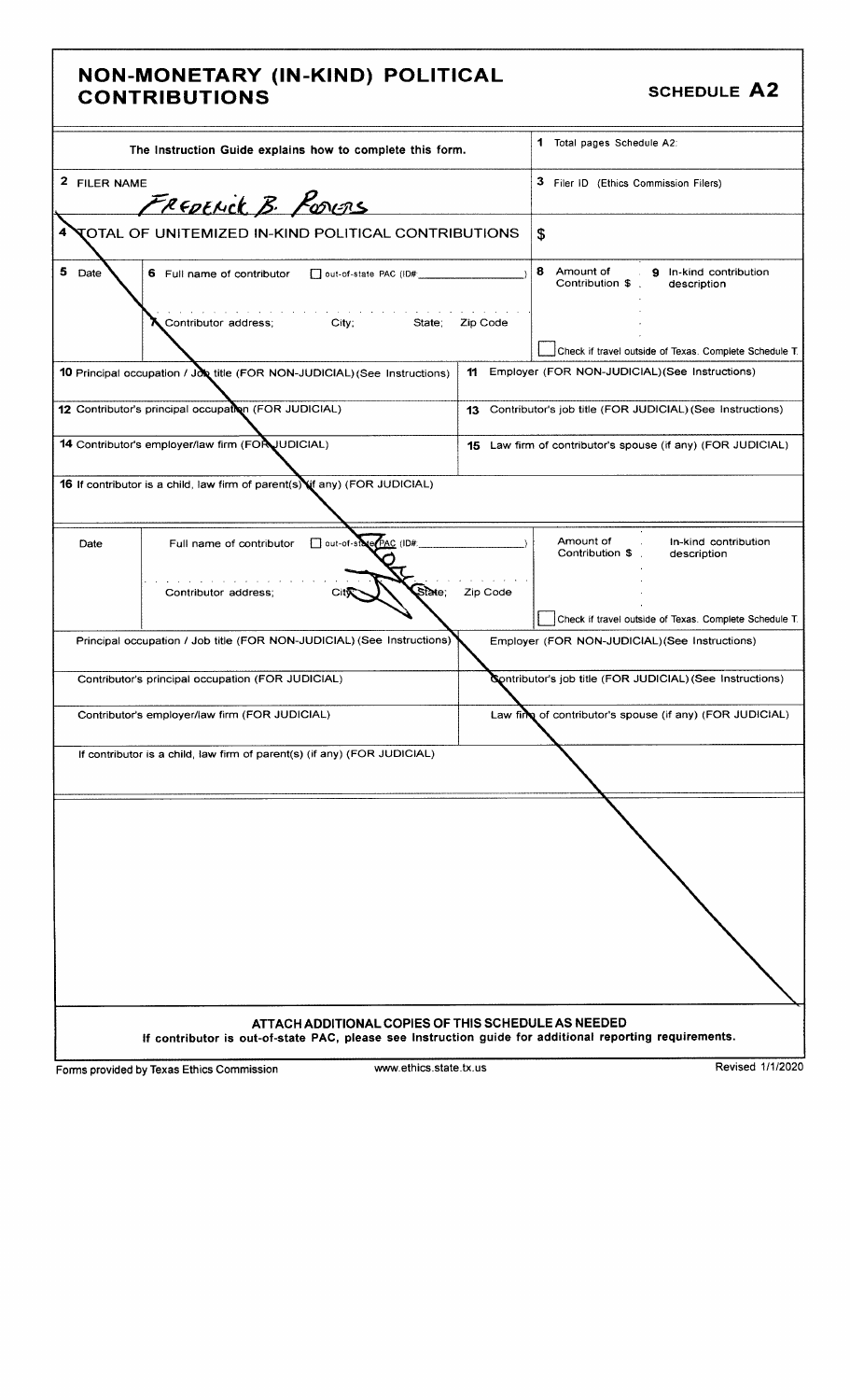# PLEDGED CONTRIBUTIONS SCHEDULE B

|              | The Instruction Guide explains how to complete this form.                                                                                                      |                                | 1.<br>Total pages Schedule B:             |                                                        |
|--------------|----------------------------------------------------------------------------------------------------------------------------------------------------------------|--------------------------------|-------------------------------------------|--------------------------------------------------------|
| 2 FILER NAME |                                                                                                                                                                |                                | 3.<br>Filer ID (Ethics Commission Filers) |                                                        |
|              | Freperick B. Pores                                                                                                                                             |                                |                                           |                                                        |
|              | 4 TOTAL OF UNITEMIZED PLEDGES                                                                                                                                  |                                | \$                                        |                                                        |
| 5 Date       | 6 Full name of pledgor<br>out-of-state PAC (ID#:                                                                                                               |                                | 8<br>Amount<br>of Pledge \$               | . 9 In-kind contribution<br>description                |
|              | 7 Pledgor address;<br>City;                                                                                                                                    | State;<br>Zip Code             |                                           |                                                        |
|              |                                                                                                                                                                |                                |                                           | Check if travel outside of Texas. Complete Schedule T. |
|              | 10 Principal occupation Nob title (See Instructions)                                                                                                           | 11 Employer (See Instructions) |                                           |                                                        |
| Date         | Full name of pledgor<br>out-of-state PAC (ID#:                                                                                                                 |                                | Amount<br>of Pledge \$                    | In-kind contribution<br>description                    |
|              | Pledgor address;<br>City:                                                                                                                                      | State;<br>Zip Code             |                                           |                                                        |
|              |                                                                                                                                                                |                                |                                           | Check if travel outside of Texas. Complete Schedule T. |
|              | Principal occupation / Job title (See Instructions)                                                                                                            | Employer (See Instructions)    |                                           |                                                        |
| Date         | سه ⊡<br>Full name of pledgor<br><b>Mate PAC</b>                                                                                                                |                                | Amount of<br>Pledge \$                    | In-kind contribution<br>description                    |
|              | Pledgor address;                                                                                                                                               | Zip Code<br>Stale              |                                           |                                                        |
|              |                                                                                                                                                                |                                |                                           | Check if travel outside of Texas. Complete Schedule T. |
|              | Principal occupation / Job title (See Instructions)                                                                                                            | Employer (See Instructions)    |                                           |                                                        |
| Date         | Full name of pledgor<br>out-of-state PAC (ID#:                                                                                                                 |                                | Amount of<br>Pledge \$                    | In-kind contribution<br>description                    |
|              | State;<br>Pledgor address;<br>City;                                                                                                                            | Zip Code                       |                                           |                                                        |
|              |                                                                                                                                                                |                                |                                           | Check if trave Qutside of Texas. Complete Schedule T.  |
|              | Principal occupation / Job title (See Instructions)                                                                                                            | Employer (See Instructions)    |                                           |                                                        |
|              |                                                                                                                                                                |                                |                                           |                                                        |
|              | ATTACH ADDITIONAL COPIES OF THIS SCHEDULE AS NEEDED<br>If contributor is out-of-state PAC, please see Instruction guide for additional reporting requirements. |                                |                                           |                                                        |
|              | Forms provided by Texas Ethics Commission                                                                                                                      | www.ethics.state.tx.us         |                                           | Revised 1/1/2020                                       |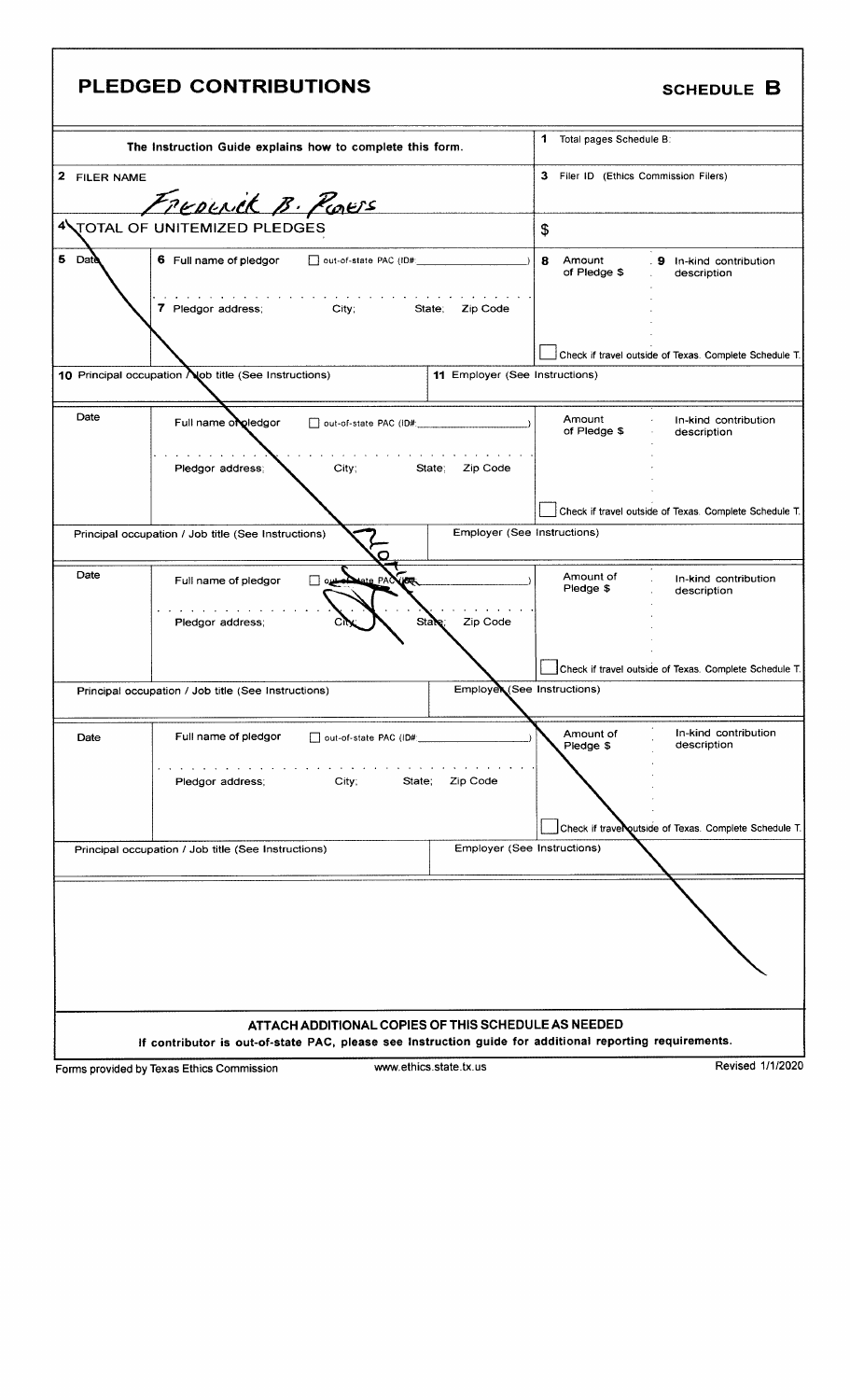| <b>LOANS</b>                                                 |                                                                                                    |                                                                               | <b>SCHEDULE E</b>                                     |
|--------------------------------------------------------------|----------------------------------------------------------------------------------------------------|-------------------------------------------------------------------------------|-------------------------------------------------------|
|                                                              | The Instruction Guide explains how to complete this form.                                          |                                                                               | 1 Total pages Schedule E:                             |
| 2 FILER NAME                                                 |                                                                                                    |                                                                               | 3 Filer ID (Ethics Commission Filers)                 |
| 4`                                                           | FREDENCK B. ROCES<br><b>TOTAL OF UNITEMIZED LOANS</b>                                              |                                                                               | \$                                                    |
| 5<br>Dateof loan                                             | Name of lender<br>$\overline{7}$                                                                   |                                                                               | 9<br>Loan Amount (\$)                                 |
| 6<br>Is lender<br>a financial<br>Institution?                | 8<br><b>City</b> :<br>Lender address;                                                              | Zip Code<br>State;                                                            | 10 Interest rate                                      |
| N<br>Y                                                       |                                                                                                    |                                                                               | 11 Maturity date                                      |
|                                                              | 12 Principal occupation / Job title (See Instructions)                                             | <b>13 Employer (See Instructions)</b>                                         |                                                       |
| 14 Description of Collateral<br>none                         |                                                                                                    | 15<br>account (See Instructions)                                              | Check if personal funds were deposited into political |
| 16 GUARANTOR<br><b>INFORMATION</b>                           | 17 Name of guaranton                                                                               |                                                                               | 19 Amount Guaranteed (\$)                             |
| not applicable<br>20 Principal Occupation (See Instructions) |                                                                                                    | 21 Employer (See Instructions)                                                |                                                       |
| Date of loan                                                 | Name of lender                                                                                     | out-of-state PAQ ID#                                                          | Loan Amount (\$)                                      |
| Is lender<br>a financial                                     | City;<br>Lender address:                                                                           | State;<br>Zip Code                                                            | Interest rate                                         |
| Institution?<br>$\mathsf{N}$<br>Y                            |                                                                                                    |                                                                               | Maturity date                                         |
|                                                              | Principal occupation / Job title (See Instructions)                                                | Employer (See Instructions)                                                   |                                                       |
| Description of Collateral                                    |                                                                                                    |                                                                               | Check if personal funds were deposited into political |
| none                                                         |                                                                                                    | account (See Instructions)                                                    |                                                       |
| <b>GUARANTOR</b><br><b>INFORMATION</b>                       | Name of guarantor<br>Guarantor address;<br>City;                                                   | Zip Code<br>State;                                                            | Amount Guaranteed (\$)                                |
| not applicable                                               |                                                                                                    |                                                                               |                                                       |
|                                                              | Principal Occupation (See Instructions)                                                            | Employer (See Instructions)                                                   |                                                       |
| Forms provided by Texas Ethics Commission                    | If lender is out-of-state PAC, please see Instruction guide for additional reporting requirements. | ATTACH ADDITIONAL COPIES OF THIS SCHEDULE AS NEEDED<br>www.ethics.state.tx.us | Revised 1/1/2020                                      |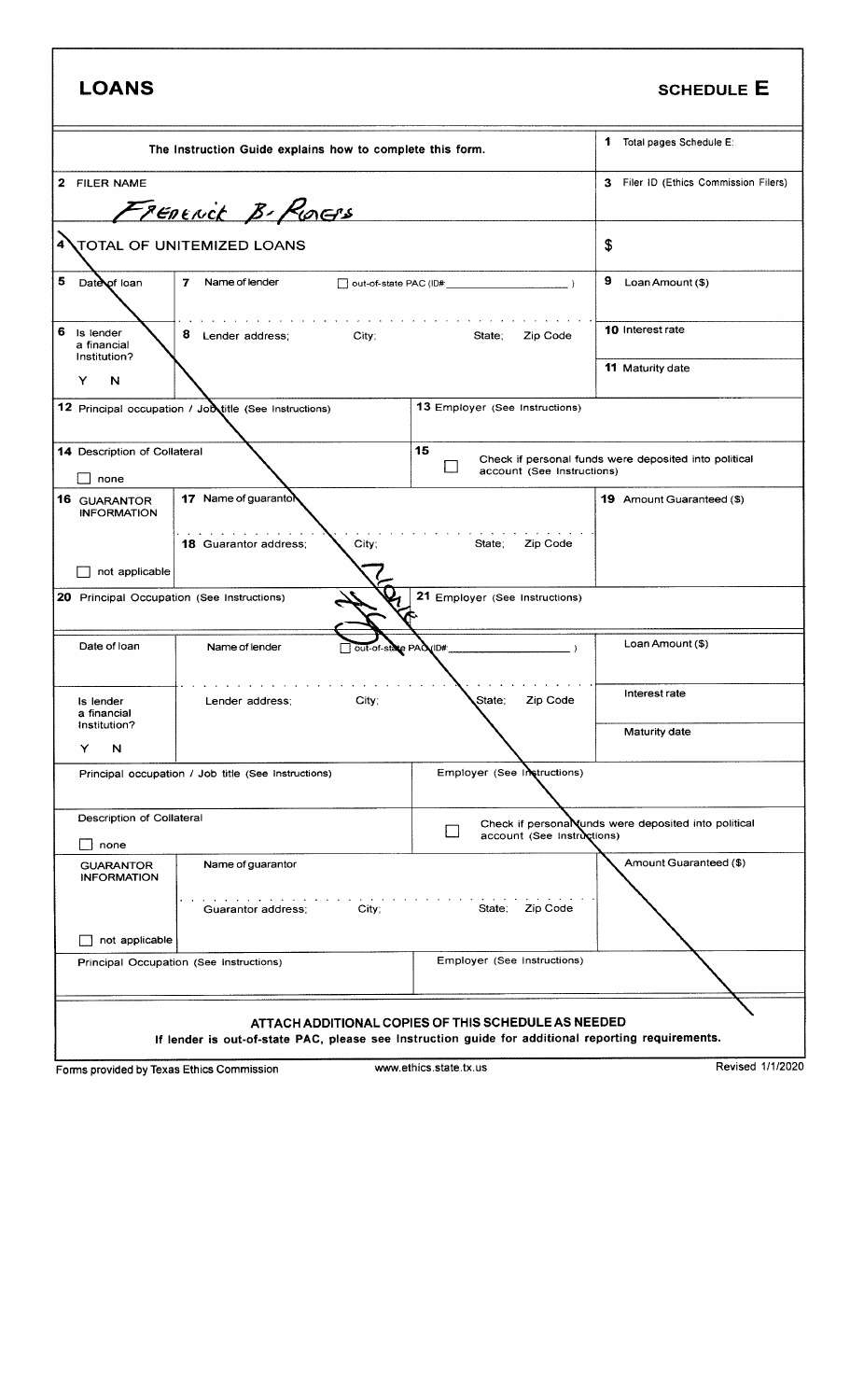# POLITICAL EXPENDITURES MADE FROM POLITICAL CONTRIBUTIONS SCHEDULE F1

|                                                                                                                                                                |                     | <b>EXPENDITURE CATEGORIES FOR BOX 8(a)</b>                                                               |                                                                                                                                               |                 |                                                                                                                                                                                           |                                       |  |
|----------------------------------------------------------------------------------------------------------------------------------------------------------------|---------------------|----------------------------------------------------------------------------------------------------------|-----------------------------------------------------------------------------------------------------------------------------------------------|-----------------|-------------------------------------------------------------------------------------------------------------------------------------------------------------------------------------------|---------------------------------------|--|
| <b>Advertising Expense</b><br>Accounting/Banking<br><b>Consulting Expense</b><br>Contributions/Donations Made By<br>Candidate/Officeholder/Political Committee |                     | <b>Event Expense</b><br>Fees<br>Food/Beverage Expense<br>Gift/Awards/Memorials Expense<br>Legal Services | Loan Repayment/Reimbursement<br>Office Overhead/Rental Expense<br>Polling Expense<br><b>Printing Expense</b><br>Salaries/Wages/Contract Labor |                 | Solicitation/Fundraising Expense<br>Transportation Equipment & Related Expense<br><b>Travel In District</b><br><b>Travel Out Of District</b><br>Other (enter a category not listed above) |                                       |  |
| Credit Card Payment                                                                                                                                            |                     | The Instruction Guide explains how to complete this form.                                                |                                                                                                                                               |                 |                                                                                                                                                                                           |                                       |  |
| Total pages Schedule F1:                                                                                                                                       | 2 FILER NAME        |                                                                                                          |                                                                                                                                               |                 |                                                                                                                                                                                           | 3 Filer ID (Ethics Commission Filers) |  |
| 4 Date                                                                                                                                                         | 5 Payee name        |                                                                                                          |                                                                                                                                               |                 |                                                                                                                                                                                           |                                       |  |
| $6$ Amount $(9)$                                                                                                                                               | 7 Payee address;    |                                                                                                          |                                                                                                                                               | City;           | State;                                                                                                                                                                                    | Zip Code                              |  |
| 8<br><b>PURPOSE</b><br>OF<br><b>EXPENDITURE</b>                                                                                                                | $\omega$            | Category (See Categories listed at the top of this schedule)                                             |                                                                                                                                               | (b) Description |                                                                                                                                                                                           |                                       |  |
|                                                                                                                                                                | $\langle c \rangle$ | Check if travel outside of Texas. Complete Schedule T.                                                   |                                                                                                                                               |                 | Check if Austin, TX, officeholder living expense                                                                                                                                          |                                       |  |
| 9 Complete ONLY if direct<br>expenditure to benefit C/OH                                                                                                       |                     | Candidate / Officeholder name                                                                            |                                                                                                                                               | Office sought   |                                                                                                                                                                                           | Office held                           |  |
| Date                                                                                                                                                           | Payee name          | Ō                                                                                                        |                                                                                                                                               |                 |                                                                                                                                                                                           |                                       |  |
| Amount (\$)                                                                                                                                                    | Payee address;      |                                                                                                          |                                                                                                                                               | City;           | State;                                                                                                                                                                                    | Zip Code                              |  |
| <b>PURPOSE</b><br>OF<br><b>EXPENDITURE</b>                                                                                                                     |                     | Category (See Categories listed at the top of this schedule)                                             |                                                                                                                                               | Description     |                                                                                                                                                                                           |                                       |  |
|                                                                                                                                                                |                     | Check if travel outside of Texas. Complete Schedule T.                                                   |                                                                                                                                               |                 | Check if Austin, TX, officeholder living expense                                                                                                                                          |                                       |  |
| Complete ONLY if direct<br>expenditure to benefit C/OH                                                                                                         |                     | Candidate / Officeholder name                                                                            |                                                                                                                                               | Оñ<br>ce sought |                                                                                                                                                                                           | Office held                           |  |
| Date                                                                                                                                                           | Payee name          |                                                                                                          |                                                                                                                                               |                 |                                                                                                                                                                                           |                                       |  |
| Amount (\$)                                                                                                                                                    | Payee address;      |                                                                                                          |                                                                                                                                               | City;           | State;                                                                                                                                                                                    | Zip Code                              |  |
| <b>PURPOSE</b><br>OF.<br><b>EXPENDITURE</b>                                                                                                                    |                     | Category (See Categories listed at the top of this schedule)                                             |                                                                                                                                               | Description     |                                                                                                                                                                                           |                                       |  |
|                                                                                                                                                                |                     | Check if travel outside of Texas. Complete Schedule T.                                                   |                                                                                                                                               |                 | Check if Austin, TX, officeholder living                                                                                                                                                  | expense                               |  |
| Complete ONLY if direct<br>expenditure to benefit C/OH                                                                                                         |                     | Candidate / Officeholder name                                                                            |                                                                                                                                               | Office sought   |                                                                                                                                                                                           | Office held                           |  |
|                                                                                                                                                                |                     | ATTACH ADDITIONAL COPIES OF THIS SCHEDULE AS NEEDED                                                      |                                                                                                                                               |                 |                                                                                                                                                                                           |                                       |  |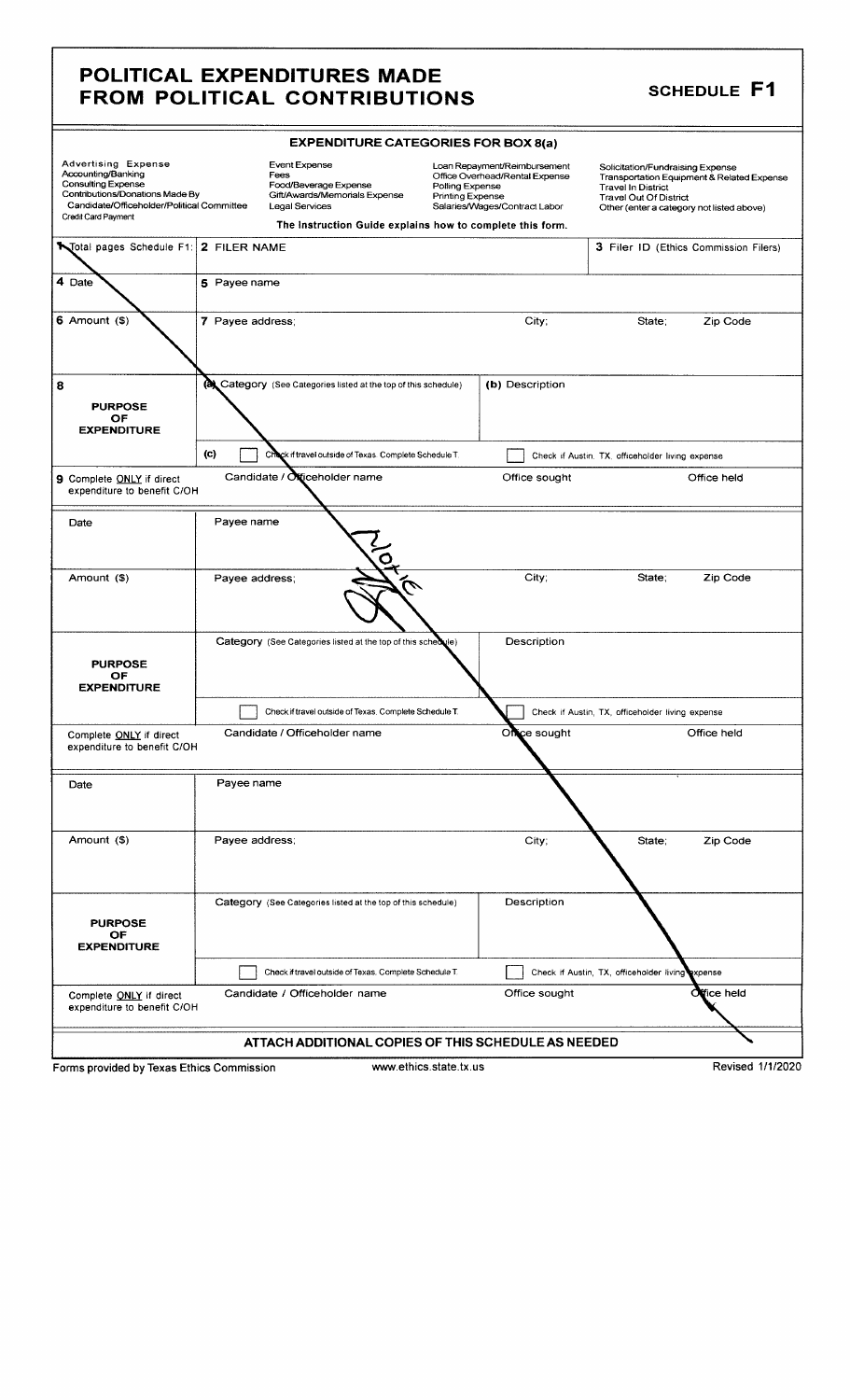# UNPAID INCURRED OBLIGATIONS SCHEDULE F2

and the contract of the contract of the contract of the contract of the contract of the contract of the contra<br>The contract of the contract of the contract of the contract of the contract of the contract of the contract o

|                                                                                                                                                                |                                                                                                                                                  | <b>EXPENDITURE CATEGORIES FOR BOX 10(a)</b>                                                                                                   |                                                                                                                                                                                           |
|----------------------------------------------------------------------------------------------------------------------------------------------------------------|--------------------------------------------------------------------------------------------------------------------------------------------------|-----------------------------------------------------------------------------------------------------------------------------------------------|-------------------------------------------------------------------------------------------------------------------------------------------------------------------------------------------|
| <b>Advertising Expense</b><br>Accounting/Banking<br><b>Consulting Expense</b><br>Contributions/Donations Made By<br>Candidate/Officeholder/Political Committee | Event Expense<br>Fees<br>Food/Beverage Expense<br>Gift/Awards/Memorials Expense<br><b>Legal Services</b>                                         | Loan Repayment/Reimbursement<br>Office Overhead/Rental Expense<br>Polling Expense<br><b>Printing Expense</b><br>Salaries/Wages/Contract Labor | Solicitation/Fundraising Expense<br>Transportation Equipment & Related Expense<br><b>Travel In District</b><br><b>Travel Out Of District</b><br>Other (enter a category not listed above) |
|                                                                                                                                                                |                                                                                                                                                  | The Instruction Guide explains how to complete this form.                                                                                     |                                                                                                                                                                                           |
| 1 Total pages Schedule F2:                                                                                                                                     | 2 FILER NAME<br>Freperick B. Peress                                                                                                              |                                                                                                                                               | 3 Filer ID (Ethics Commission Filers)                                                                                                                                                     |
|                                                                                                                                                                | <b>A TOTAL OF UNITEMIZED UNPAID INCURRED OBLIGATIONS</b>                                                                                         |                                                                                                                                               | \$                                                                                                                                                                                        |
| $5$ Date                                                                                                                                                       | 6 Payee name                                                                                                                                     |                                                                                                                                               |                                                                                                                                                                                           |
| 7 Amount $($ )                                                                                                                                                 | 8 Payee address;                                                                                                                                 | City;                                                                                                                                         | Zip Code<br>State;                                                                                                                                                                        |
| 9<br><b>TYPE OF</b><br><b>EXPENDITURE</b>                                                                                                                      | Political                                                                                                                                        | Non-Political                                                                                                                                 |                                                                                                                                                                                           |
| 10<br><b>PURPOSE</b><br>ОF<br><b>EXPENDITURE</b>                                                                                                               | (a) Category (See Categories listed at the top of this schedule)<br>$\left( c \right)$<br>Check if travel autside of Texas. Complete Schedule T. | (b) Description                                                                                                                               | Check if Austin, TX, officeholder living expense                                                                                                                                          |
| 11 Complete ONLY if direct<br>expenditure to benefit C/OH                                                                                                      | Candidate / Officeholder_name                                                                                                                    | Office sought                                                                                                                                 | Office held                                                                                                                                                                               |
| Date                                                                                                                                                           | Payee name                                                                                                                                       |                                                                                                                                               |                                                                                                                                                                                           |
| Amount (\$)                                                                                                                                                    | Payee address,                                                                                                                                   | City;                                                                                                                                         | Zip Code<br>State;                                                                                                                                                                        |
| <b>TYPE OF</b><br>EXPENDIIURE                                                                                                                                  | Political                                                                                                                                        | Non-Political                                                                                                                                 |                                                                                                                                                                                           |
| <b>PURPOSE</b><br>ОF<br><b>EXPENDITURE</b>                                                                                                                     | Category (See Categories listed at the top of this schedule)                                                                                     | Description                                                                                                                                   |                                                                                                                                                                                           |
|                                                                                                                                                                | Check if travel outside of Texas. Complete Schedule T.                                                                                           |                                                                                                                                               | Check if Austin, TX, officeholder living expense                                                                                                                                          |
| Complete ONLY if direct<br>expenditure to benefit C/OH                                                                                                         | Candidate / Officeholder name                                                                                                                    | Office sought                                                                                                                                 | Office held                                                                                                                                                                               |
|                                                                                                                                                                |                                                                                                                                                  |                                                                                                                                               |                                                                                                                                                                                           |
|                                                                                                                                                                |                                                                                                                                                  | ATTACH ADDITIONAL COPIES OF THIS SCHEDULE AS NEEDED                                                                                           |                                                                                                                                                                                           |
| Forms provided by Texas Ethics Commission                                                                                                                      |                                                                                                                                                  | www.ethics.state.tx.us                                                                                                                        | Revised 1/1/2020                                                                                                                                                                          |

Forms provided by Texas Ethics Commission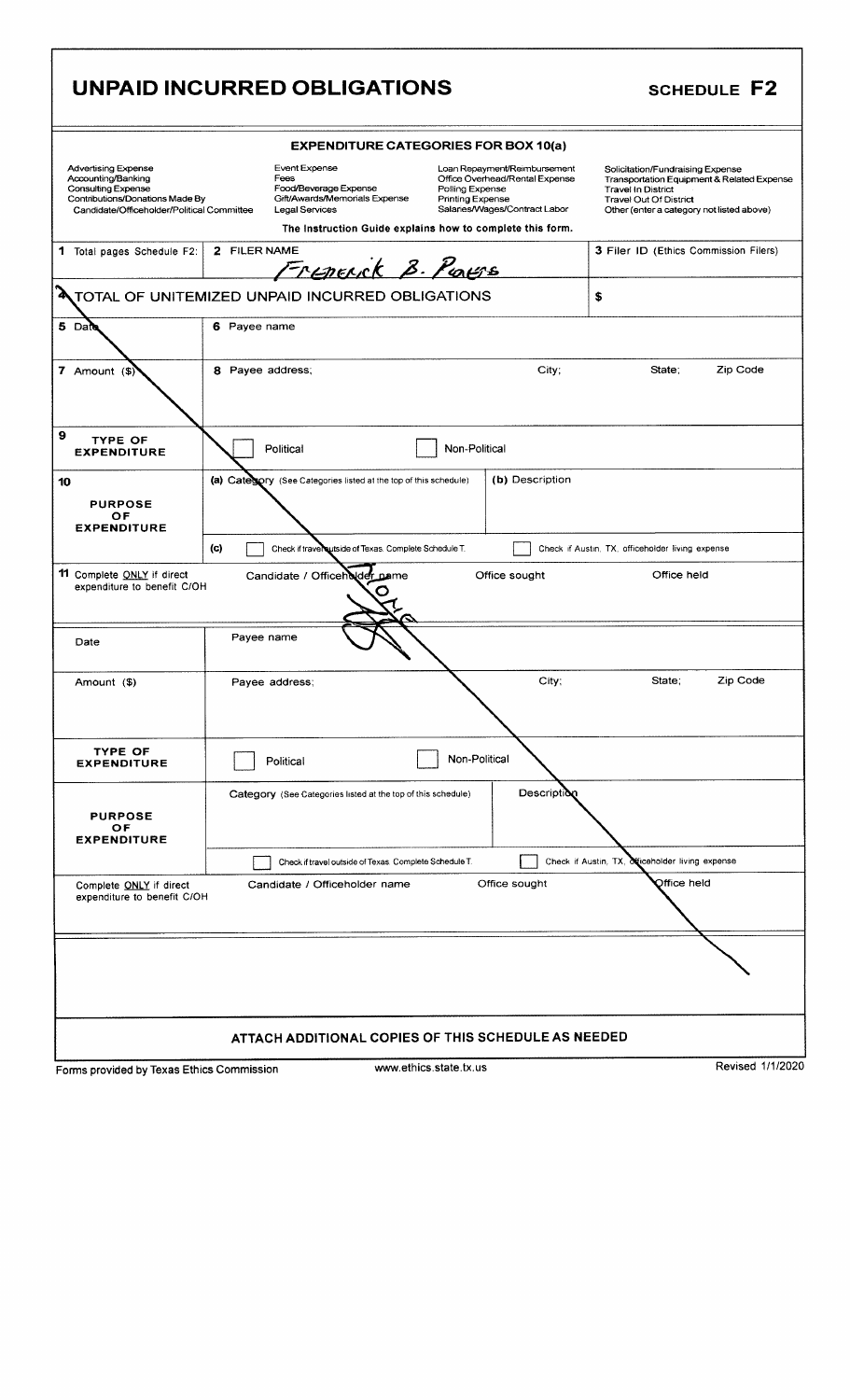# PURCHASE OF INVESTMENTS MADE

|              | FROM POLITICAL CONTRIBUTIONS                                                                                                       | <b>SCHEDULE F3</b>                       |
|--------------|------------------------------------------------------------------------------------------------------------------------------------|------------------------------------------|
|              | The Instruction Guide explains how to complete this form.                                                                          | 1 Total pages Schedule F3:               |
| 2 FILER NAME | FREDERICK B. PORPOS                                                                                                                | Filer ID (Ethics Commission Filers)<br>3 |
| Qate         | 5 Name of person from whom investment is purchased                                                                                 |                                          |
|              | <b>Contract Contract Contract</b><br>the contract of the contract of the<br>6 Address of person from whom investment is purchased; | City;<br>Zip Code<br>State;              |
|              | 7 Description tinvestment                                                                                                          |                                          |
|              | 8 Amount of investment (\$)<br><b>ICLE</b>                                                                                         |                                          |
| Date         | Name of person from whom investment<br>is purchesed                                                                                |                                          |
|              | Address of person from whom investment is purchased;                                                                               | City;<br>Zip Code<br>State;              |
|              | Description of investment                                                                                                          |                                          |
|              | Amount of investment (\$)                                                                                                          |                                          |
|              |                                                                                                                                    |                                          |
|              |                                                                                                                                    |                                          |
|              | ATTACH ADDITIONAL COPIES OF THIS SCHEDULE AS NEEDED                                                                                |                                          |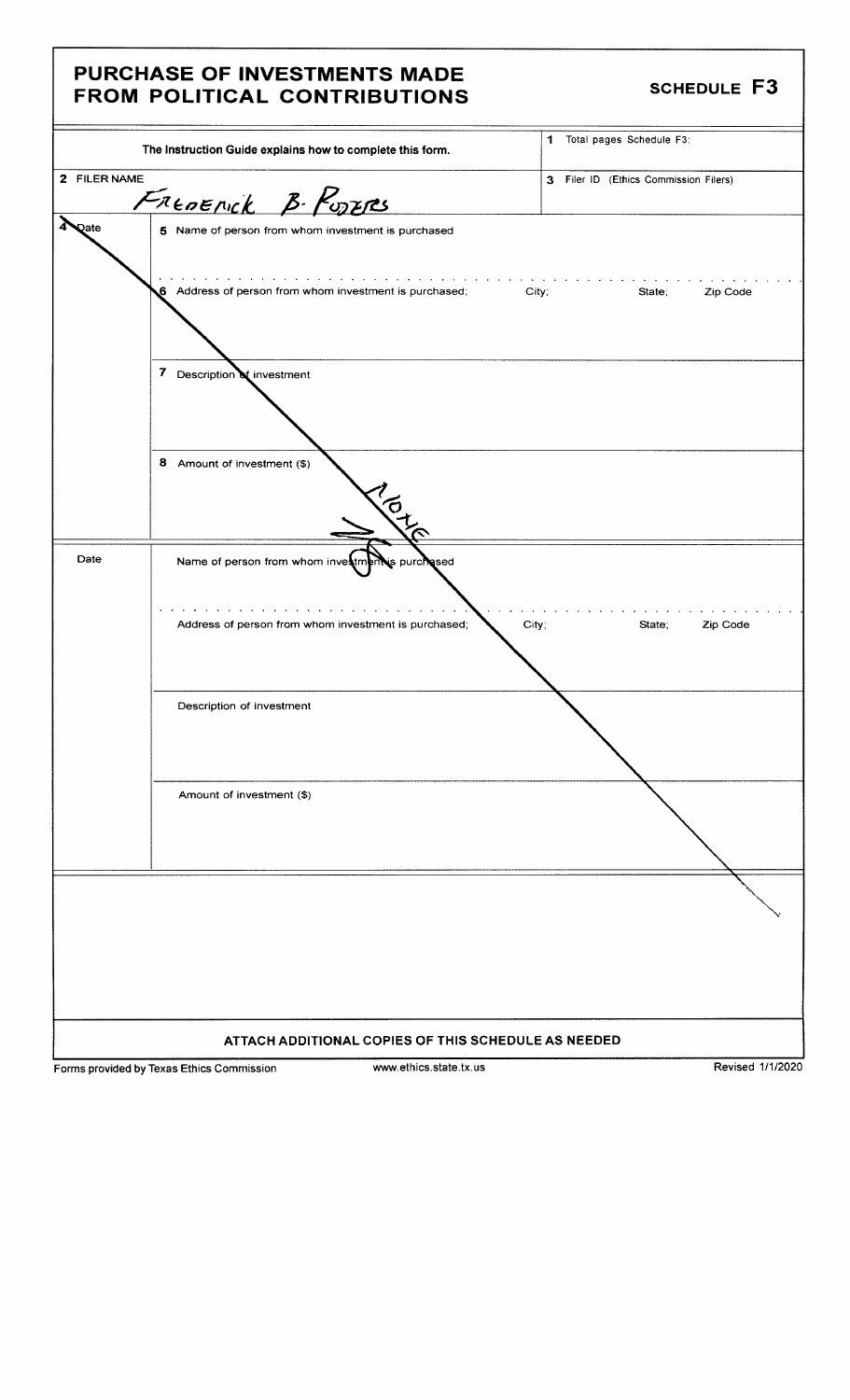|                                                                                                                                                                |                                                                                                                 | <b>EXPENDITURE CATEGORIES FOR BOX 10(a)</b>                                                                                                                                                                |                                                                                                                                                                                    |
|----------------------------------------------------------------------------------------------------------------------------------------------------------------|-----------------------------------------------------------------------------------------------------------------|------------------------------------------------------------------------------------------------------------------------------------------------------------------------------------------------------------|------------------------------------------------------------------------------------------------------------------------------------------------------------------------------------|
| <b>Advertising Expense</b><br>Accounting/Banking<br><b>Consulting Expense</b><br>Contributions/Donations Made By<br>Candidate/Officeholder/Political Committee | <b>Event Expense</b><br>Fees<br>Food/Beverage Expense<br>Gift/Awards/Memorials Expense<br><b>Legal Services</b> | Loan Repayment/Reimbursement<br>Office Overhead/Rental Expense<br>Polling Expense<br><b>Printing Expense</b><br>Salaries/Wages/Contract Labor<br>The Instruction Guide explains how to complete this form. | Solicitation/Fundraising Expense<br>Transportation Equipment & Related Expense<br>Travel In District<br><b>Travel Out Of District</b><br>Other (enter a category not listed above) |
| 1 Total pages Schedule F4:                                                                                                                                     | 2 FILER NAME                                                                                                    |                                                                                                                                                                                                            | 3 Filer ID (Ethics Commission Filers)                                                                                                                                              |
|                                                                                                                                                                | FREDERICK & PORCIS                                                                                              |                                                                                                                                                                                                            |                                                                                                                                                                                    |
|                                                                                                                                                                | <b>A TOTAL OF UNITEMIZED EXPENDITURES CHARGED TO A CREDIT CARD</b>                                              |                                                                                                                                                                                                            | \$                                                                                                                                                                                 |
| 5 Date                                                                                                                                                         | 6 Payee name                                                                                                    |                                                                                                                                                                                                            |                                                                                                                                                                                    |
| 7 Amount $($)$                                                                                                                                                 | 8 Payee address;                                                                                                | City;                                                                                                                                                                                                      | Zip Code<br>State:                                                                                                                                                                 |
| 9<br><b>TYPE OF</b><br><b>EXPENDITURE</b>                                                                                                                      | Political                                                                                                       | Non-Political                                                                                                                                                                                              |                                                                                                                                                                                    |
| 10<br><b>PURPOSE</b><br>ОF<br><b>EXPENDITURE</b>                                                                                                               | (a) Category (See Categories listed at the top of this schedule)                                                | (b) Description                                                                                                                                                                                            |                                                                                                                                                                                    |
|                                                                                                                                                                | (c)<br>Check if travel outside of Texas. Complete Schedule T.                                                   |                                                                                                                                                                                                            | Check if Austin, TX, officeholder living expense                                                                                                                                   |
| 11<br>Complete ONLY if direct<br>expenditure to benefit C/OH                                                                                                   | Candidate / Officenelder name                                                                                   | Office sought                                                                                                                                                                                              | Office held                                                                                                                                                                        |
| Date                                                                                                                                                           | Payee name                                                                                                      |                                                                                                                                                                                                            |                                                                                                                                                                                    |
| Amount (\$)                                                                                                                                                    | Payee address,                                                                                                  | City;                                                                                                                                                                                                      | State;<br>Zip Code                                                                                                                                                                 |
| <b>TYPE OF</b><br><b>EXPENDITURE</b>                                                                                                                           | Political                                                                                                       | Non-Political                                                                                                                                                                                              |                                                                                                                                                                                    |
| <b>PURPOSE</b><br>ОF                                                                                                                                           | Category (See Categories listed at the top of this schedule)                                                    | <b>Description</b>                                                                                                                                                                                         |                                                                                                                                                                                    |
| <b>EXPENDITURE</b>                                                                                                                                             | Check if travel outside of Texas. Complete Schedule T.                                                          |                                                                                                                                                                                                            | Check if Austin, TX, on ceholder living expense                                                                                                                                    |
|                                                                                                                                                                |                                                                                                                 |                                                                                                                                                                                                            |                                                                                                                                                                                    |
|                                                                                                                                                                | Candidate / Officeholder name                                                                                   | Office sought                                                                                                                                                                                              | <b>N</b> ffice held                                                                                                                                                                |
| Complete ONLY if direct<br>expenditure to benefit C/OH                                                                                                         |                                                                                                                 |                                                                                                                                                                                                            |                                                                                                                                                                                    |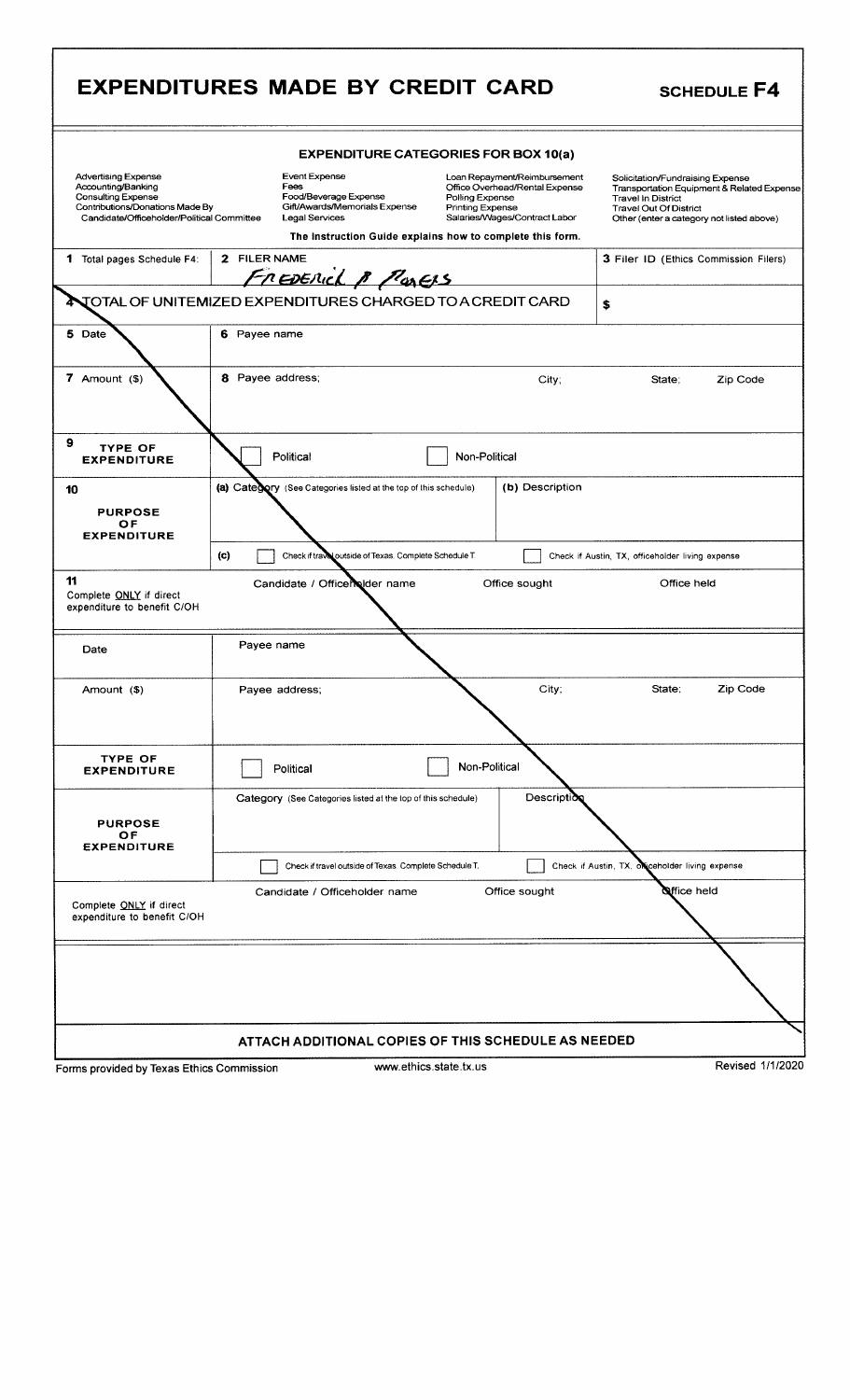## POLITICAL EXPENDITURES MADE FROM PERSONAL FUNDS<br>MADE FROM PERSONAL FUNDS

|                                                                                                                                                                                       |                      |                                                                                                  | <b>EXPENDITURE CATEGORIES FOR BOX 8(a)</b>                       |                                                                                                                                                                                                            |                                                                                                                                             |                                            |
|---------------------------------------------------------------------------------------------------------------------------------------------------------------------------------------|----------------------|--------------------------------------------------------------------------------------------------|------------------------------------------------------------------|------------------------------------------------------------------------------------------------------------------------------------------------------------------------------------------------------------|---------------------------------------------------------------------------------------------------------------------------------------------|--------------------------------------------|
| <b>Advertising Expense</b><br>Accounting/Banking<br><b>Consulting Expense</b><br>Contributions/Donations Made By<br>Candidate/Officeholder/Political Committee<br>Credit Card Payment | Fees                 | <b>Event Expense</b><br>Food/Beverage Expense<br>Gift/Awards/Memorials Expense<br>Legal Services |                                                                  | Loan Repayment/Reimbursement<br>Office Overhead/Rental Expense<br>Polling Expense<br><b>Printing Expense</b><br>Salaries/Wages/Contract Labor<br>The Instruction Guide explains how to complete this form. | Solicitation/Fundraising Expense<br><b>Travel In District</b><br><b>Travel Out Of District</b><br>Other (enter a category not listed above) | Transportation Equipment & Related Expense |
|                                                                                                                                                                                       |                      |                                                                                                  |                                                                  |                                                                                                                                                                                                            |                                                                                                                                             |                                            |
| 1 Total pages Schedule G:                                                                                                                                                             | 2 FILER NAME         |                                                                                                  |                                                                  |                                                                                                                                                                                                            | 3 Filer ID (Ethics Commission Filers)                                                                                                       |                                            |
|                                                                                                                                                                                       |                      |                                                                                                  |                                                                  |                                                                                                                                                                                                            |                                                                                                                                             |                                            |
| ъ<br>Date                                                                                                                                                                             | Freperick B. Riggers |                                                                                                  |                                                                  |                                                                                                                                                                                                            |                                                                                                                                             |                                            |
| 6 Amount $(\$)$<br>Reimbursement from<br>political contributions<br>intended                                                                                                          | 7 Payee address:     |                                                                                                  |                                                                  | City;                                                                                                                                                                                                      | State;                                                                                                                                      | Zip Code                                   |
| 8<br><b>PURPOSE</b><br>OF                                                                                                                                                             |                      |                                                                                                  | (a) Category (See Categories listed at the top of this schedule) | (b) Description                                                                                                                                                                                            |                                                                                                                                             |                                            |
| <b>EXPENDITURE</b>                                                                                                                                                                    | (c)                  | Check if travel outside of Texas Complete Schedule T.                                            |                                                                  |                                                                                                                                                                                                            | Check if Austin, TX, officeholder living expense                                                                                            |                                            |
| $\mathbf{9}$<br>Complete ONLY if direct<br>expenditure to benefit C/OH                                                                                                                |                      | Candidate / Officeholder name                                                                    |                                                                  | Office sought                                                                                                                                                                                              |                                                                                                                                             | Office held                                |
| Date                                                                                                                                                                                  | Payee name           |                                                                                                  |                                                                  |                                                                                                                                                                                                            |                                                                                                                                             |                                            |
| Amount (\$)                                                                                                                                                                           | Payee address;       |                                                                                                  |                                                                  | City;                                                                                                                                                                                                      | State,                                                                                                                                      | Zip Code                                   |
| Reimbursement from<br>political contributions<br>intended                                                                                                                             |                      |                                                                                                  |                                                                  |                                                                                                                                                                                                            |                                                                                                                                             |                                            |
| <b>PURPOSE</b><br>OF<br><b>EXPENDITURE</b>                                                                                                                                            |                      |                                                                                                  | Category (See Categories listed at the top of bis schedule)      | Description                                                                                                                                                                                                |                                                                                                                                             |                                            |
|                                                                                                                                                                                       |                      | Check if travel outside of Texas. Complete Schedule                                              |                                                                  |                                                                                                                                                                                                            | Check if Austin, TX, officeholder living expense                                                                                            |                                            |
| Complete ONLY if direct<br>expenditure to benefit C/OH                                                                                                                                |                      | Candidate / Officeholder name                                                                    |                                                                  | Office sought                                                                                                                                                                                              |                                                                                                                                             | Office held                                |
| Date                                                                                                                                                                                  | Payee name           |                                                                                                  |                                                                  |                                                                                                                                                                                                            |                                                                                                                                             |                                            |
| Amount (\$)                                                                                                                                                                           | Payee address;       |                                                                                                  |                                                                  | City;                                                                                                                                                                                                      | State:                                                                                                                                      | Zip Code                                   |
| Reimbursement from<br>political contributions<br>intended                                                                                                                             |                      |                                                                                                  |                                                                  |                                                                                                                                                                                                            |                                                                                                                                             |                                            |
| <b>PURPOSE</b><br>OF<br><b>EXPENDITURE</b>                                                                                                                                            |                      |                                                                                                  | Category (See Categories listed at the top of this schedule)     | Description                                                                                                                                                                                                |                                                                                                                                             |                                            |
|                                                                                                                                                                                       |                      | Check if travel outside of Texas. Complete Schedule T.                                           |                                                                  |                                                                                                                                                                                                            | Check if Austin, TX, officeholder living expense                                                                                            |                                            |
| Complete ONLY if direct<br>expenditure to benefit C/OH                                                                                                                                |                      | Candidate / Officeholder name                                                                    |                                                                  | Office sought                                                                                                                                                                                              |                                                                                                                                             | Office held                                |
|                                                                                                                                                                                       |                      |                                                                                                  |                                                                  | ATTACH ADDITIONAL COPIES OF THIS SCHEDULE AS NEEDED                                                                                                                                                        |                                                                                                                                             |                                            |
| Forms provided by Texas Ethics Commission                                                                                                                                             |                      |                                                                                                  | www.ethics.state.tx.us                                           |                                                                                                                                                                                                            |                                                                                                                                             | Revised 1/1/2020                           |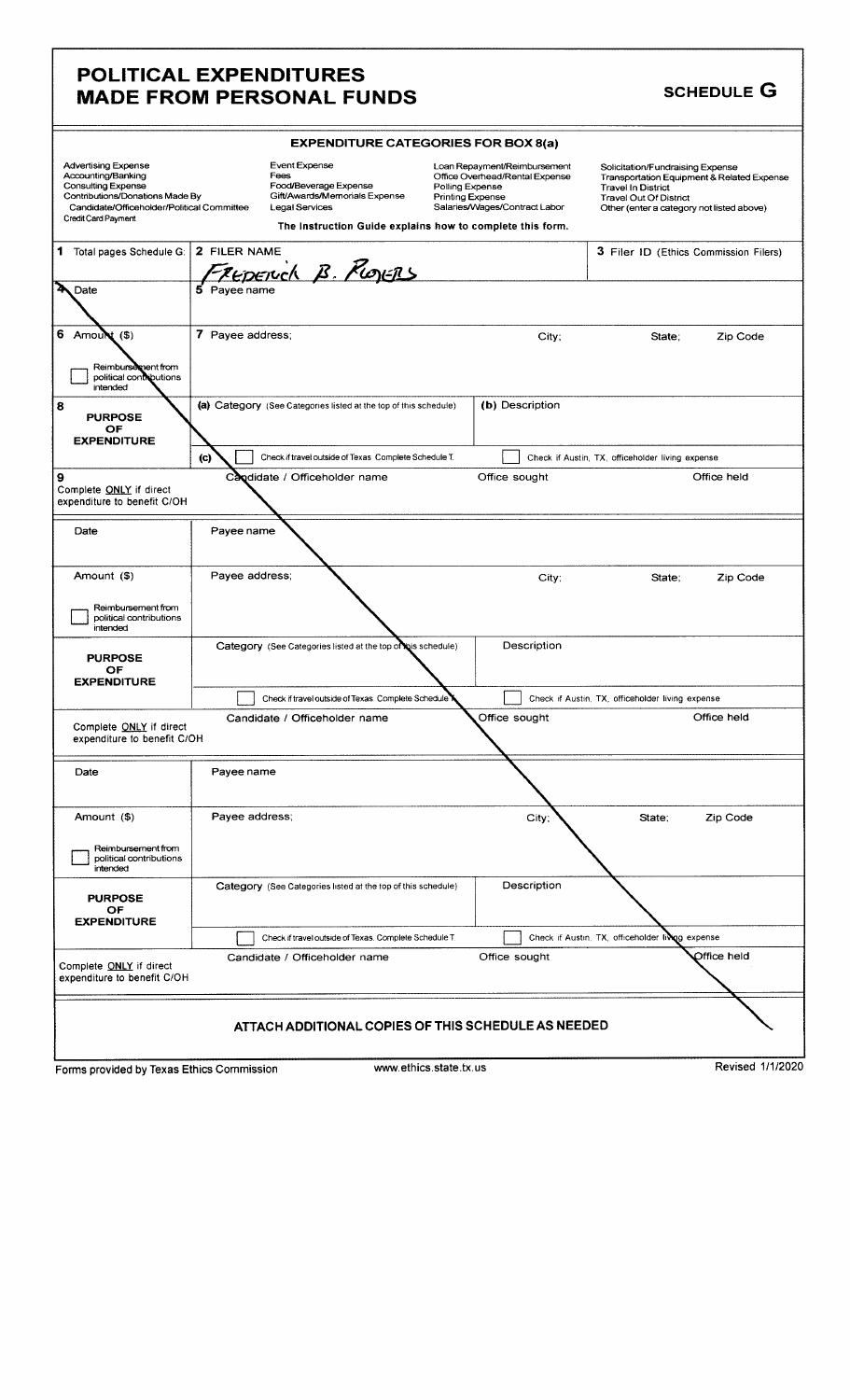### PAYMENT MADE FROM POLITICAL CONTRIBUTIONS TO A BUSINESS OF C/OH SCHEDULE H

|                                                                                                                                                                                       |                                                                  | <b>EXPENDITURE CATEGORIES FOR BOX 8(a)</b>                   |                                                                                                                                        |                                                                                                                                             |                                            |
|---------------------------------------------------------------------------------------------------------------------------------------------------------------------------------------|------------------------------------------------------------------|--------------------------------------------------------------|----------------------------------------------------------------------------------------------------------------------------------------|---------------------------------------------------------------------------------------------------------------------------------------------|--------------------------------------------|
| <b>Advertising Expense</b><br>Accounting/Banking<br><b>Consulting Expense</b><br>Contributions/Donations Made By<br>Candidate/Officeholder/Political Committee<br>Credit Card Payment | Event Expense<br>Fees<br>Food/Beverage Expense<br>Legal Services | Gift/Awards/Memorials Expense                                | Loan Repayment/Reimbursement<br>Office Overhead/Rental Expense<br>Polling Expense<br>Printing Expense<br>Salaries/Wages/Contract Labor | Solicitation/Fundraising Expense<br><b>Travel In District</b><br><b>Travel Out Of District</b><br>Other (enter a category not listed above) | Transportation Equipment & Related Expense |
|                                                                                                                                                                                       |                                                                  | The Instruction Guide explains how to complete this form.    |                                                                                                                                        |                                                                                                                                             |                                            |
| 1 Total pages Schedule H:                                                                                                                                                             | $\mathbf{2}$<br><b>FILER NAME</b>                                | FREDERICK B RUEPS                                            |                                                                                                                                        | 3 Filer ID (Ethics Commission Filers)                                                                                                       |                                            |
| Q Date                                                                                                                                                                                | 5<br><b>Business name</b>                                        |                                                              |                                                                                                                                        |                                                                                                                                             |                                            |
| $6$ Amound $(3)$                                                                                                                                                                      | 7<br>Business address;                                           |                                                              | City;                                                                                                                                  | State;                                                                                                                                      | Zip Code                                   |
| 8<br><b>PURPOSE</b><br>OF<br><b>EXPENDITURE</b>                                                                                                                                       | (a) Category (See Categories listed at the top of this schedule) |                                                              | (b) Description                                                                                                                        |                                                                                                                                             |                                            |
|                                                                                                                                                                                       | (c)                                                              | Check if travel outside of Texas. Complete Schedule T.       |                                                                                                                                        | Check if Austin, TX, officeholder living expense                                                                                            |                                            |
| 9 Complete ONLY if direct<br>expenditure to benefit C/OH                                                                                                                              | Candidate / Officeholder name                                    |                                                              | Office sought                                                                                                                          |                                                                                                                                             | Office held                                |
| Date                                                                                                                                                                                  | Business nalge                                                   |                                                              |                                                                                                                                        |                                                                                                                                             |                                            |
| Amount (\$)                                                                                                                                                                           | Business address:                                                |                                                              | City;                                                                                                                                  | State:                                                                                                                                      | Zip Code                                   |
| <b>PURPOSE</b><br>OF<br><b>EXPENDITURE</b>                                                                                                                                            |                                                                  | Category (See Categories listed at the top of this schedule) | Description                                                                                                                            |                                                                                                                                             |                                            |
|                                                                                                                                                                                       |                                                                  | Check if travel outside of Texas. Complete Schedule 1.       |                                                                                                                                        | Check if Austin, TX, officeholder living expense                                                                                            |                                            |
| Complete ONLY if direct<br>expenditure to benefit C/OH                                                                                                                                | Candidate / Officeholder name                                    |                                                              | <b>Q</b> ffice sought                                                                                                                  |                                                                                                                                             | Office held                                |
| Date                                                                                                                                                                                  | <b>Business name</b>                                             |                                                              |                                                                                                                                        |                                                                                                                                             |                                            |
| Amount (\$)                                                                                                                                                                           | Business address;                                                |                                                              | City;                                                                                                                                  | State:                                                                                                                                      | Zip Code                                   |
| <b>PURPOSE</b><br>OF                                                                                                                                                                  |                                                                  | Category (See Categories listed at the top of this schedule) | Description                                                                                                                            |                                                                                                                                             |                                            |
| <b>EXPENDITURE</b>                                                                                                                                                                    |                                                                  | Check if travel outside of Texas. Complete Schedule T.       |                                                                                                                                        | Check if Austin, TX, officeholder living                                                                                                    | expense                                    |
| Complete ONLY if direct<br>expenditure to benefit C/OH                                                                                                                                | Candidate / Officeholder name                                    |                                                              | Office sought                                                                                                                          |                                                                                                                                             | Office held                                |
|                                                                                                                                                                                       |                                                                  |                                                              | ATTACH ADDITIONAL COPIES OF THIS SCHEDULE AS NEEDED                                                                                    |                                                                                                                                             |                                            |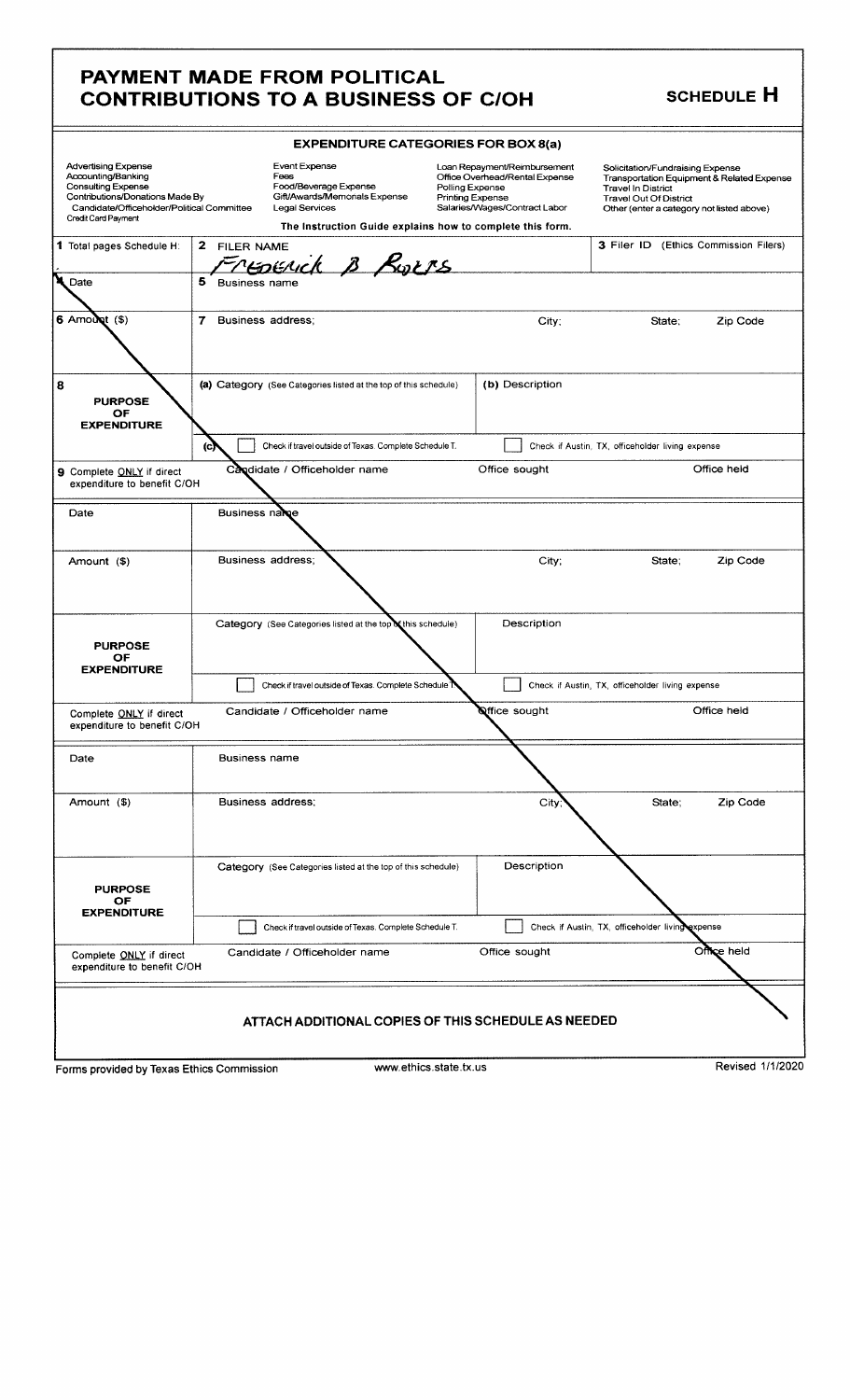### NON-POLITICAL EXPENDITURES MADE FROM POLITICAL CONTRIBUTIONS SCHEDULE I

|                                                 | The Instruction Guide explains how to complete this form.                 |            |                                                                 |                  |
|-------------------------------------------------|---------------------------------------------------------------------------|------------|-----------------------------------------------------------------|------------------|
| 1 Total pages Schedule I:                       | 2 FILER NAME<br>FREACHIK B. ROUS                                          |            | 3 Filer ID (Ethics Commission Filers)                           |                  |
| 4 Date                                          | 5 Payee name                                                              |            |                                                                 |                  |
| 6 Amount<br>(\$)                                | 7 Payee address;                                                          | City       | State                                                           | Zip Code         |
| 8<br><b>PURPOSE</b><br>OF<br><b>EXPENDITURE</b> | (a) Category (See instructions for examples of acceptable<br>categories.) | required.) | (b) Description (See instructions regarding type of information |                  |
| Date                                            | Payce name                                                                |            |                                                                 |                  |
| Amount (\$)                                     | Payee address;                                                            | City       | State                                                           | Zip Code         |
| <b>PURPOSE</b><br>OF<br><b>EXPENDITURE</b>      | Category (See instruction<br>for examples of acceptable<br>categories.)   | required.) | Description (See instructions regarding type of information     |                  |
| Date                                            | Payee name<br>$\mathcal{C}$                                               |            |                                                                 |                  |
| Amount (\$)                                     | Payee address;                                                            | City       | State                                                           | Zip Code         |
| <b>PURPOSE</b><br>ОF<br><b>EXPENDITURE</b>      | Category (See instructions for examples of acceptable<br>categories.)     | (equired.) | Description (See instructions regarding type of information     |                  |
| Date                                            | Payee name                                                                |            |                                                                 |                  |
| Amount (\$)                                     | Payee address;                                                            | City       | <b>State</b>                                                    | Zip Code         |
| <b>PURPOSE</b><br>OF<br><b>EXPENDITURE</b>      | Category (See instructions for examples of acceptable<br>categories.)     | required)  | Description (See instructions regarding type of information     |                  |
|                                                 | ATTACH ADDITIONAL COPIES OF THIS SCHEDULE AS NEEDED                       |            |                                                                 |                  |
| Forms provided by Texas Ethics Commission       | www.ethics.state.tx.us                                                    |            |                                                                 | Revised 1/1/2020 |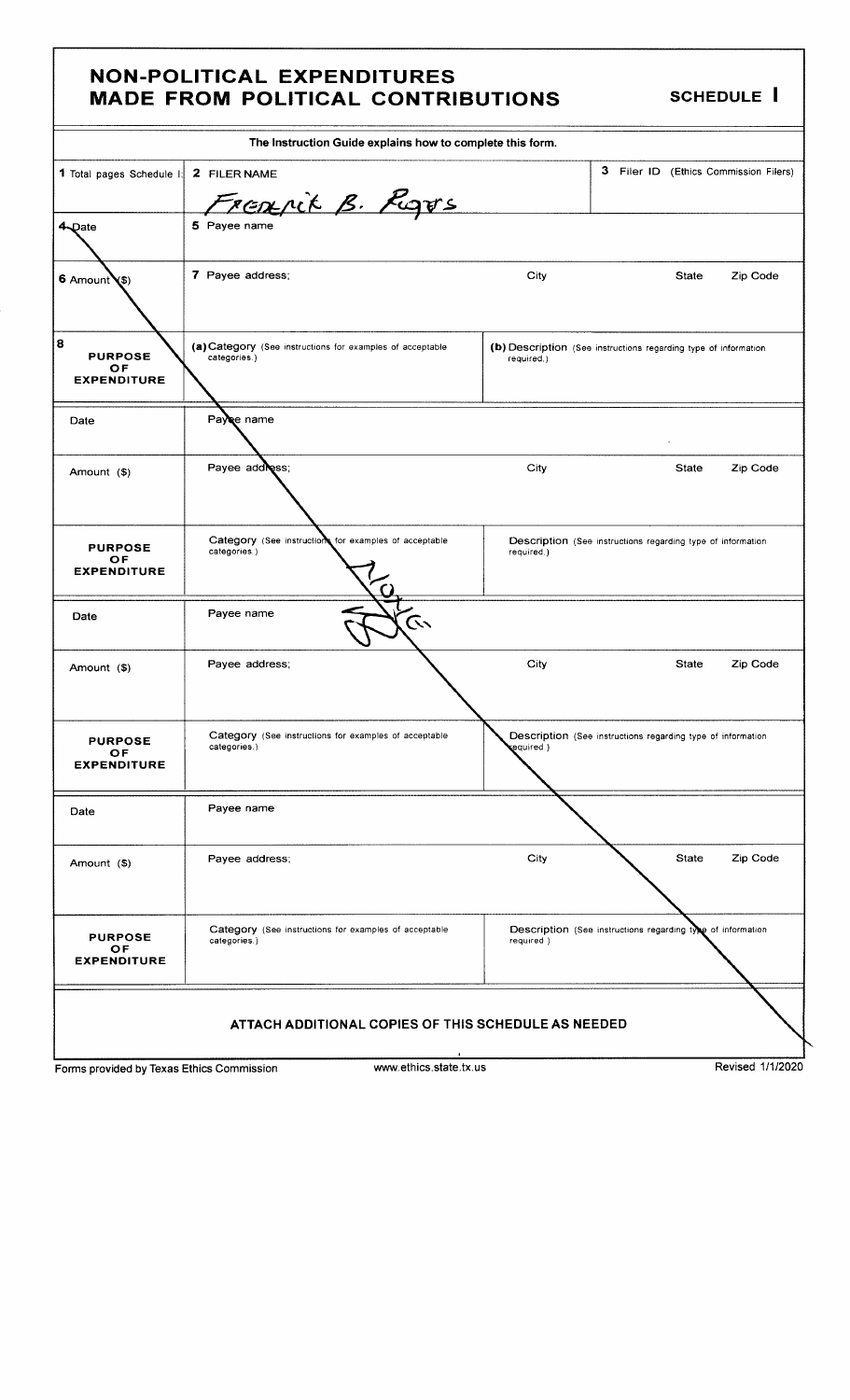## INTEREST, CREDITS, GAINS, REFUNDS, AND CONTRIBUTIONS RETURNED TO FILER

|  |  |  |  | <b>SCHEDULE K</b> |  |
|--|--|--|--|-------------------|--|
|--|--|--|--|-------------------|--|

|                                                     | The Instruction Guide explains how to complete this form.           | 1 Total pages Schedule K:                         |  |  |
|-----------------------------------------------------|---------------------------------------------------------------------|---------------------------------------------------|--|--|
| 2 FILER NAME                                        | PEDENCE B. PLACES                                                   | 3 Filer ID (Ethics Commission Filers)             |  |  |
| 4<br>Date                                           | 5 Name of person from whom amount is received                       | 8<br>Amount (\$)                                  |  |  |
|                                                     | 6 Address of person from whom amount is received; City;<br>State:   | Zip Code                                          |  |  |
|                                                     | 7 Parpose for which amount is received                              | Check if political contribution returned to filer |  |  |
| Date                                                | Name of person from whom amount is received                         | Amount (\$)                                       |  |  |
|                                                     | Address of person from whom amount is received;<br>City:            | State; Zip Code                                   |  |  |
|                                                     | Purpose for which amount is received<br>$\widetilde{e}_{t}$         | Check if political contribution returned to filer |  |  |
| Date                                                | Name of person from whom amount execeived                           | Amount (\$)                                       |  |  |
|                                                     | Address of person from whom amount is received;<br>City;            | Zip Code<br>State;                                |  |  |
|                                                     | Purpose for which amount is received                                | Opeck if political contribution returned to filer |  |  |
| Date                                                | Name of person from whom amount is received                         | Amount (\$)                                       |  |  |
|                                                     | City;<br>Address of person from whom amount is received;            | State:<br>Zip Code                                |  |  |
|                                                     | Purpose for which amount is received                                | Check if political contribution returned to filer |  |  |
| ATTACH ADDITIONAL COPIES OF THIS SCHEDULE AS NEEDED |                                                                     |                                                   |  |  |
|                                                     | www.ethics.state.tx.us<br>Forms provided by Texas Ethics Commission | Revised 1/1/2020                                  |  |  |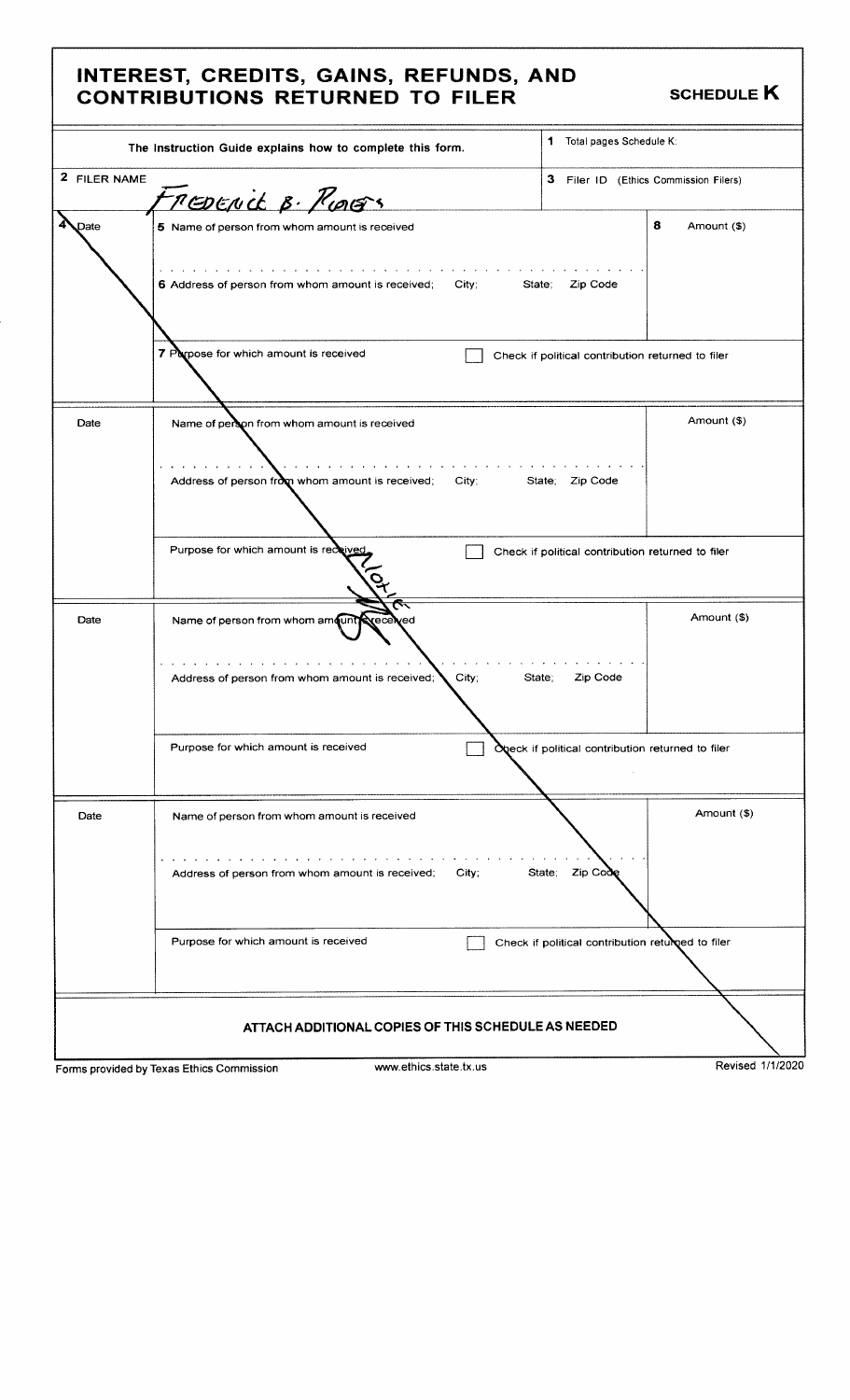| IN-KIND CONTRIBUTIONS OR POLITICAL EXPENDITURES |  |
|-------------------------------------------------|--|
| FOR TRAVEL OUTSIDE OF TEXAS                     |  |

SCHEDULE **T** 

| The Instruction Guide explains how to complete this form.                                            |                                                  |                             |                                                  | 1 Total pages Schedule T: |                                                                              |
|------------------------------------------------------------------------------------------------------|--------------------------------------------------|-----------------------------|--------------------------------------------------|---------------------------|------------------------------------------------------------------------------|
| 2 FILER NAME                                                                                         | PEDERICK B. PLACES                               |                             | 3 Filer ID (Ethics Commission Filers)            |                           |                                                                              |
| Name of Contributor / Corporation or Labor Organization / Pledgor / Payee                            |                                                  |                             |                                                  |                           |                                                                              |
| 5 Contribution / Expenditure reported on:                                                            |                                                  |                             |                                                  |                           |                                                                              |
|                                                                                                      |                                                  | Schedule B                  |                                                  |                           |                                                                              |
| Schedule A2                                                                                          |                                                  |                             | Schedule B(J)                                    | Schedule C2               | Schedule D<br>Schedule F1                                                    |
| Schedule F <sub>2</sub>                                                                              |                                                  | Schedule F4                 | Schedule G                                       | Schedule H                | Schedule COH-UC<br>Schedule B-SS                                             |
| 6 Dates of travel                                                                                    | 7 Name of person(s) traveling                    |                             |                                                  |                           |                                                                              |
|                                                                                                      |                                                  |                             | 8 Departure city or name of departure location   |                           |                                                                              |
|                                                                                                      | 9                                                |                             | Destination city or name of destination location |                           |                                                                              |
| <b>10</b> Means of transportation                                                                    |                                                  |                             |                                                  |                           | 11 Purpose of travel (including name of conference, seminar, or other event) |
| Name of Contributor / Corporation or Labor Organization / Pledgor / Payee                            |                                                  |                             |                                                  |                           |                                                                              |
|                                                                                                      |                                                  |                             |                                                  |                           |                                                                              |
| Contribution / Expenditure reported on:                                                              |                                                  |                             |                                                  |                           |                                                                              |
| Schedule A2                                                                                          |                                                  | Schedule B                  | Selerie B(J)                                     | Schedule C2               | Schedule D<br>Schedule F1                                                    |
| Schedule F <sub>2</sub>                                                                              |                                                  | Schedule F4                 | Schedu                                           | Schedule H                |                                                                              |
|                                                                                                      |                                                  |                             |                                                  |                           | Schedule COH-UC<br>Schedule B-SS                                             |
| Dates of travel                                                                                      | Name of person(s) traveling                      |                             |                                                  |                           |                                                                              |
| Departure city or name of departure location                                                         |                                                  |                             |                                                  |                           |                                                                              |
|                                                                                                      |                                                  |                             | Destination city or name of destination location |                           |                                                                              |
|                                                                                                      |                                                  |                             |                                                  |                           |                                                                              |
|                                                                                                      |                                                  |                             |                                                  |                           | Purpose of travel (including name of conterence, seminar, or other event)    |
| Means of transportation                                                                              |                                                  |                             |                                                  |                           |                                                                              |
|                                                                                                      |                                                  |                             |                                                  |                           |                                                                              |
| Name of Contributor / Corporation or Labor Organization / Pledgor / Payee                            |                                                  |                             |                                                  |                           |                                                                              |
| Contribution / Expenditure reported on:                                                              |                                                  |                             |                                                  |                           |                                                                              |
| Schedule A2                                                                                          | Schedule B                                       |                             | Schedule B(J)                                    | Schedule C <sub>2</sub>   | Schedule D<br>Schedule F1                                                    |
| Schedule F2                                                                                          | Schedule F4                                      |                             | Schedule G                                       | Schedule H                | Schedvle COH-UC<br>Schedule B-SS                                             |
| Dates of travel                                                                                      |                                                  | Name of person(s) traveling |                                                  |                           |                                                                              |
| Departure city or name of departure location                                                         |                                                  |                             |                                                  |                           |                                                                              |
|                                                                                                      |                                                  |                             |                                                  |                           |                                                                              |
|                                                                                                      | Destination city or name of destination location |                             |                                                  |                           |                                                                              |
| Purpose of travel (including name of conference, seminar, or other event)<br>Means of transportation |                                                  |                             |                                                  |                           |                                                                              |
| ATTACH ADDITIONAL COPIES OF THIS SCHEDULE AS NEEDED                                                  |                                                  |                             |                                                  |                           |                                                                              |
|                                                                                                      |                                                  |                             |                                                  |                           |                                                                              |
| www.ethics.state.tx.us<br>Revised 1/1/2020<br>Forms provided by Texas Ethics Commission              |                                                  |                             |                                                  |                           |                                                                              |